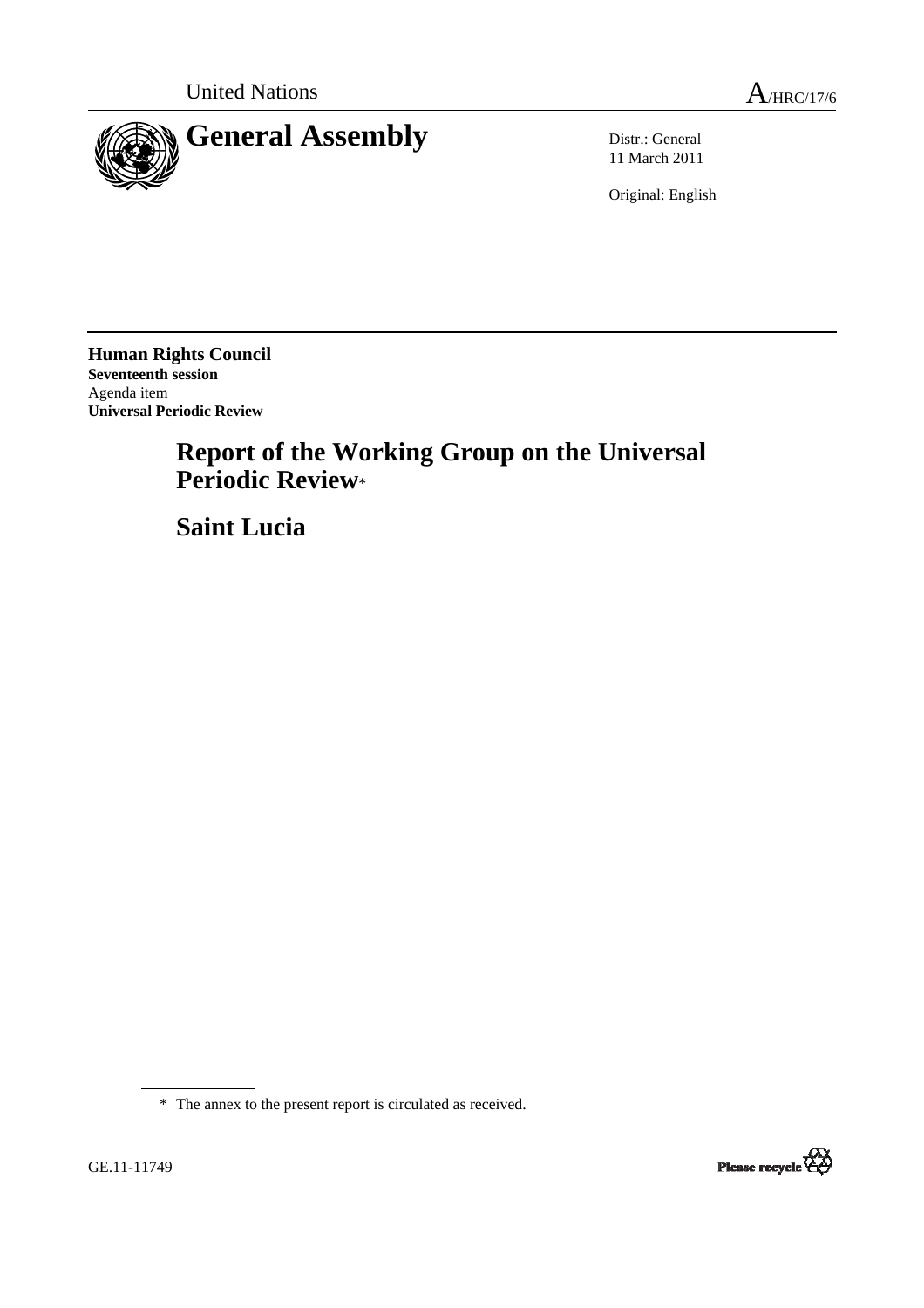## Contents

|       |    | Paragraphs | Page |
|-------|----|------------|------|
|       |    | $1 - 4$    | 3    |
| T.    |    | $5 - 88$   | 3    |
|       | A. | $5 - 41$   | 3    |
|       | B. | $42 - 88$  | 7    |
| П.    |    | $89 - 90$  | 12   |
| Annex |    |            |      |
|       |    |            | 20   |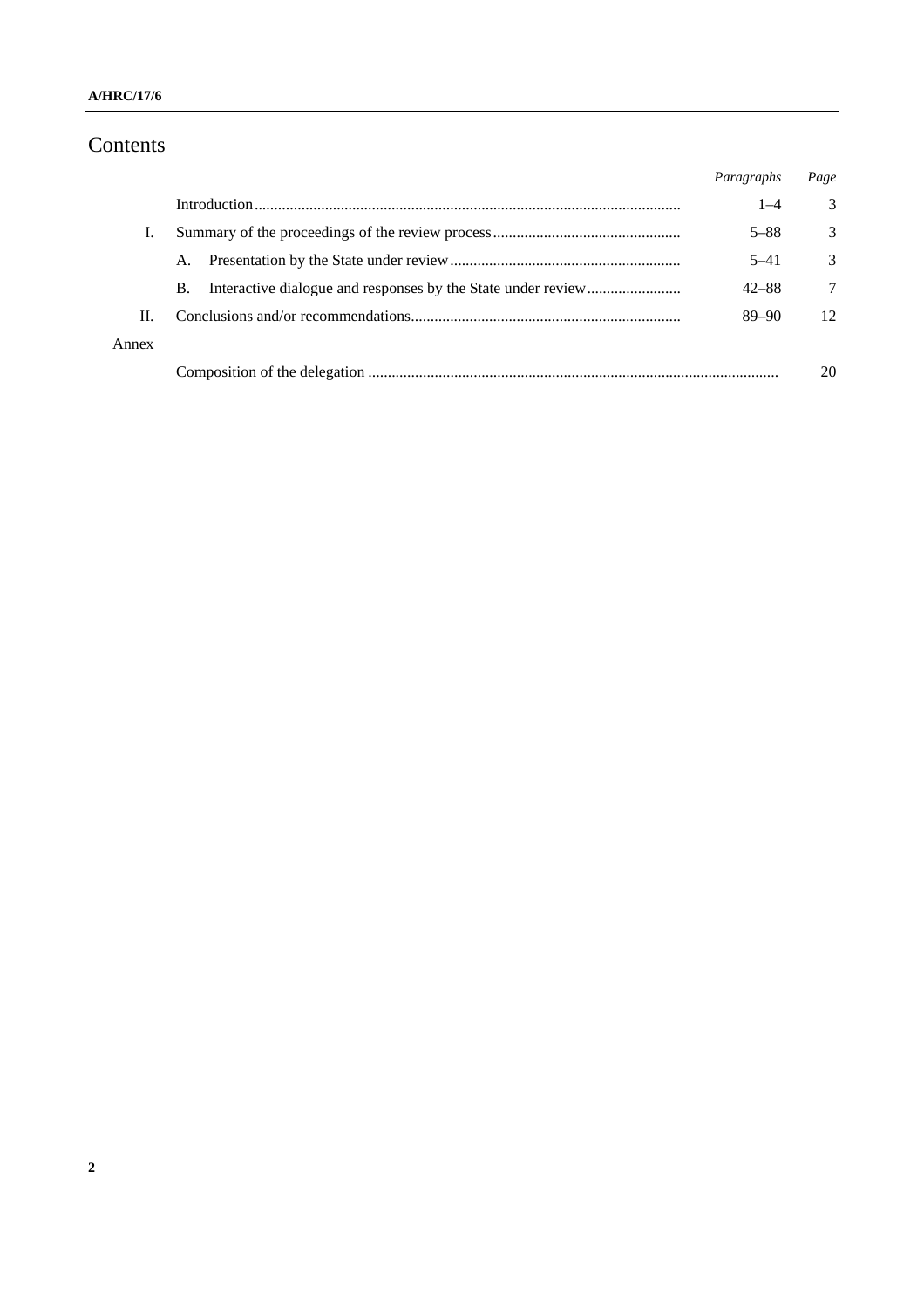## **Introduction**

1. The Working Group on the Universal Periodic Review (UPR), established in accordance with Human Rights Council resolution 5/1 of 18 June 2007, held its tenth session from 24 January to 4 February 2011. The review of Saint Lucia was held at the 4th meeting on 25 January 2011. The delegation of Saint Lucia was headed by: Donatus Keith St. Aimee, Ambassador/Permanent Representative of Saint Lucia to the United Nations in New York. At its 8th meeting held on 27 January 2011, the Working Group adopted the report on Saint Lucia.

2. On 21 June 2010, the Human Rights Council selected the following group of rapporteurs (troika) to facilitate the review of Saint Lucia: Ghana, Maldives and Uruguay.

3. In accordance with paragraph 15 of the annex to resolution 5/1, the following documents were issued for the review of Saint Lucia:

 (a) A national report submitted/written presentation made in accordance with paragraph 15 (a) (A/HRC/WG.6/10/LCA/1);

A compilation prepared by the Office of the High Commissioner for Human Rights (OHCHR) in accordance with paragraph 15 (b) (A/HRC/WG.6/10/LCA/2);

 (c) A summary prepared by OHCHR in accordance with paragraph 15 (c) (A/HRC/WG.6/10/LCA/3).

4. A list of questions prepared in advance by Germany, Latvia, Maldives, Netherlands, Slovenia, Sweden and United Kingdom of Great Britain and Northern Ireland was transmitted to Saint Lucia through the troika. These questions are available on the extranet of the UPR.

#### **I. Summary of the proceedings of the review process**

#### **A. Presentation by the State under review**

5. Saint Lucia indicated that the preparation of the national report had involved a broad-based consultation process at the national level with all relevant stakeholders. The Ministry of External Affairs co-ordinated this process and led inter-ministerial meetings with relevant ministries, the Parliamentary Commissioner (Ombudsman), and the Saint Lucia Non State Actors Panel – an umbrella body representing a cross section of Saint Lucia's non-governmental organizations. Written submissions were also requested from other non-governmental organizations representing various special interests.

6. Saint Lucia then provided details regarding the country's background including its size, population and electoral process. It also recalled that it is a member State of the Caribbean Community (CARICOM) and of the Organization of Eastern Caribbean States (OECS).

7. Saint Lucia noted that its economy is primarily driven by the tourism sector, which has supplanted a previously robust agricultural sector. Continued infrastructural investment, a stable political environment, and an educated workforce have attracted foreign and domestic investment. However, like several of its Caribbean neighbours, Saint Lucia's developmental capacity remains constrained due to vulnerability to external shocks such as the economic and financial crisis and natural disasters.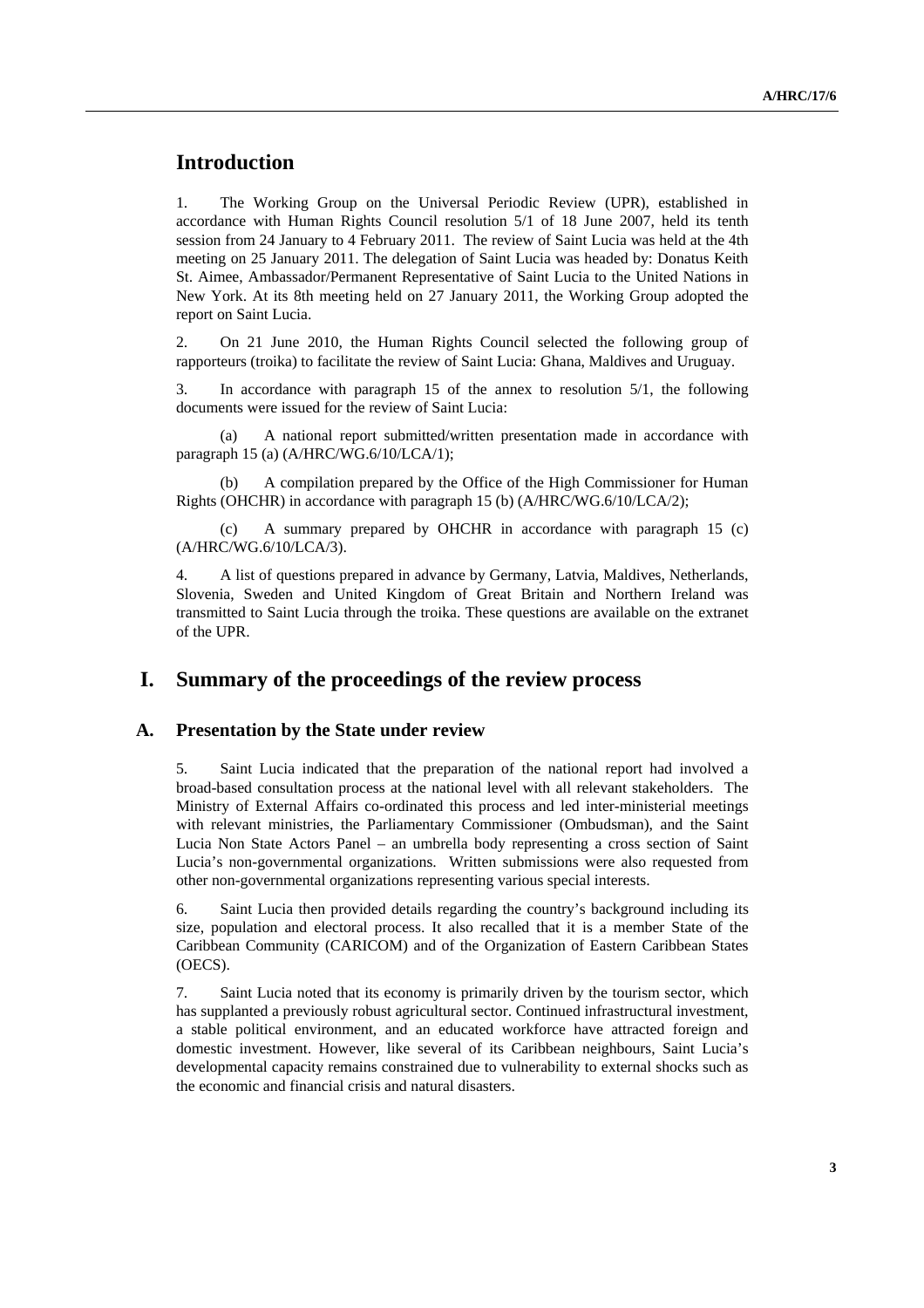8. It was indicated that the Constitution of Saint Lucia guarantees the protection of fundamental rights and freedoms in keeping with the fundamental rights and freedoms enshrined in the Universal Declaration of Human Rights (UDHR).

9. Saint Lucia underscored its commitment to the protection and defence of human life as well as its commitment to prompt and unbiased investigation in all matters involving the killing of a human person, and to vigilance in the practice of governance so that all persons have equal rights under the protection of the law.

10. Additionally, the Constitution guarantees judicial redress to any individual whose rights may be infringed. Saint Lucia stated that a process of Constitutional Reform is ongoing and the report on this process is due soon.

11. Saint Lucia then provided details regarding its legal and court system. It also highlighted that, in its effort to progress towards international standards, Saint Lucia had become a party to regional and international human rights instruments and participated in the initiatives that follow: Convention on the Rights of the Child (CRC); International Convention on the Elimination of all Forms of Racial Discrimination (ICERD); Convention on the Elimination of All Forms of Discrimination Against Women (CEDAW); the Belém do Pará Convention; the Beijing Platform for Action (Beijing 1995); the Brasilia Consensus; the Rome Statute of the International Criminal Court; the International Conference on Population and Development (ICPD) Programme of Action.

12. Moreover, in the very near future, Saint Lucia intends to sign/ratify the following other International Conventions: International Convention on Civil and Political Rights (ICCPR); the United Nations Convention against Transnational Organized Crime; the Convention on the Rights of Persons with Disabilities (CRPD); and the Protocol to Prevent, Suppress and Punish Trafficking in Persons.

13. Saint Lucia explained that it faced a number of challenges which had an impact on how certain problems were dealt with. It noted that the country had only become independent in 1979 and that the international environment since then has been extremely challenging. Additionally, because of its location, storms or hurricanes are annual events and these not only affect Saint Lucia directly but also regionally.

14. Saint Lucia stated that the cost of development is much higher in Small Island Developing States (SIDS) and that it must bear those costs even within a limited resource base. It is nonetheless classified as "middle income", though that classification does not reflect the true nature of the challenges it faces.

15. Regarding poverty, it was noted that this is the most important social issue facing Saint Lucia and that it is recognized that the alleviation of poverty is essential to promoting respect for human dignity and the realization of all other human rights.

16. Saint Lucia was encouraged by the findings of the most recent poverty assessment (2005/2006), which indicated that, whilst there was a slight increase in relative poverty, there was a dramatic decrease in extreme poverty. This decrease has been attributed to multiple interventions, primarily led by State-sponsored programmes which have been complemented by the important and significant work of faith-based and other civil society organizations. Saint Lucia provided information on a number of existing programmes including: the revised National Insurance Corporation Act; the Social Development Fund; the Public Assistance Programme; and the Basic Needs Trust Fund.

17. Regarding health, it was stated that Saint Lucia has made significant strides in securing and improving access to quality health care for its citizens. This is reflected, inter alia, through a number of programmes and initiatives such as: health-care facilities which offer a range of services and care located within a three-mile radius throughout the country; the removal of doctors' fees at all health centres and the introduction of health exemption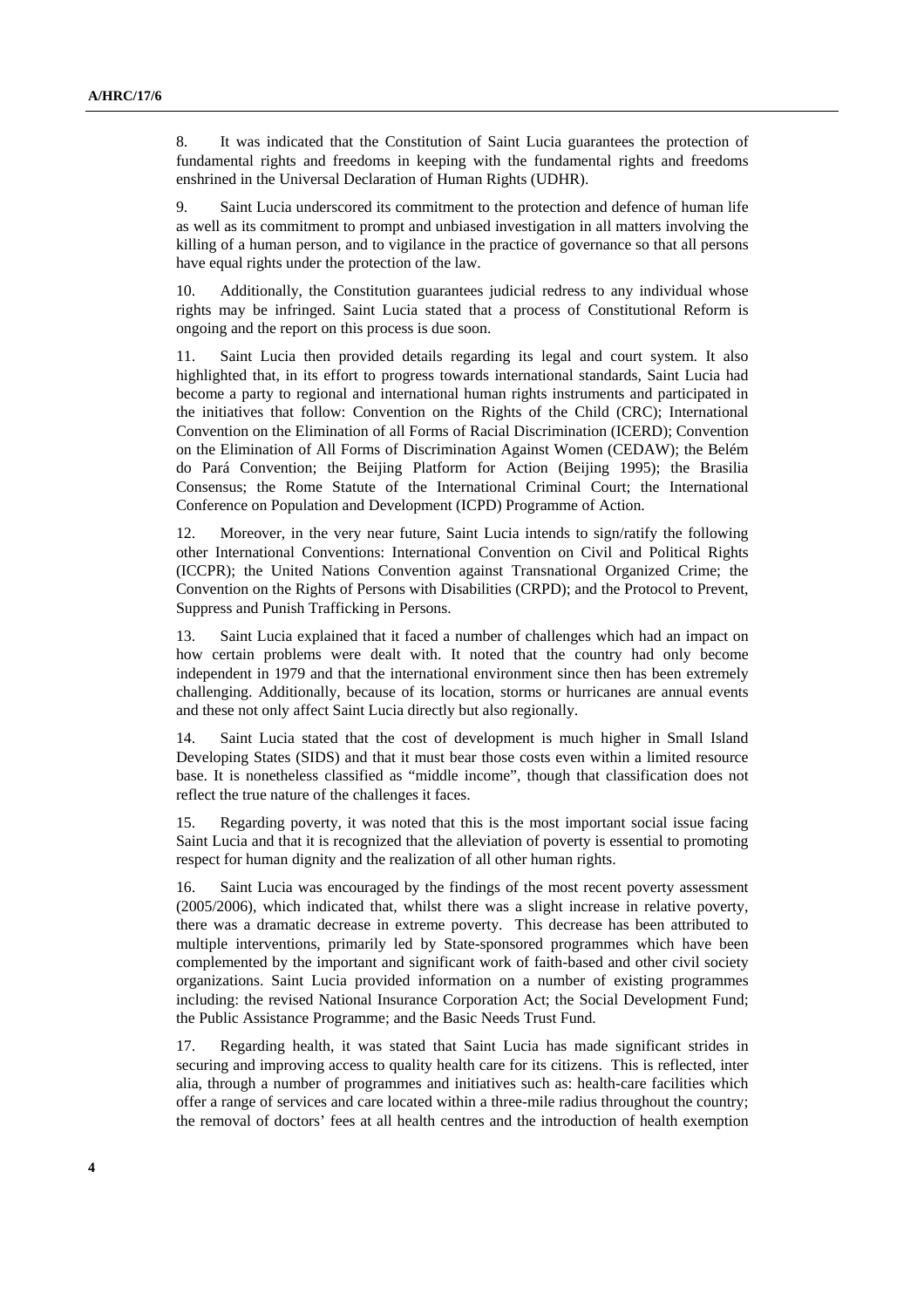cards for the elderly; consistently high child-immunization coverage; reduction in the incidence of communicable diseases and increased focus on non-communicable diseases; and the establishment of a New Mental Wellness Centre, fully equipped, which will allow for a significant improvement in the clinical management and rehabilitation of patients. Additionally a new Mental Health Act has been drafted.

18. A National HIV/AIDS Strategic Plan has also been implemented providing: free antiretroviral drugs for all HIV/AIDS clients; free voluntary counselling and treatment services at all health facilities; mother-to-child prevention of transmission programme; and support for orphans and children living with HIV/AIDs.

19. In addition, a National Assessment on HIV/AIDS Law, Ethics, and Human Rights was implemented and a Human Rights Desk under the guidance of the Aids Action Foundation established.

20. Regarding children, Saint Lucia stated it aimed to provide special safeguards and care to ensure the well-being of the child from the earliest stages of life so that the child is able to fully enjoy his/her rights through all stages of childhood. Consequently, efforts have been focused on inter alia: enhancing prenatal and post-natal care, ensuring the provision of skilled birth attendants and emergency obstetric care, elimination of childhood illnesses and the enhancement of early childhood care and education.

21. Saint Lucia stated that a major risk factor for children in the country is the breakdown of family life and the absence of the father in the home. This has been identified by many studies as one of the major causes of social disintegration and has a profound negative effect on children, predisposing them to crime and increasing their risk for other antisocial behaviour. Interventions therefore are focused on building strong, healthy families, which are recognized as "the fundamental group unit of society and the natural environment for the growth and well-being of its members and more particularly of children" (UDHR 16(3) (CRC preamble).

22. Saint Lucia referred to numerous measures adopted to address this situation.

23. Saint Lucia also stated that a new transit home for children who are victims of child abuse and neglect has been constructed, which is now being operationalized. Additionally, a Draft Policy and Operations Manual for the Registration, Guidance, and Inspection of Children's Homes has been developed.

24. Saint Lucia indicated that there have been improvements in conditions at the Boys Training Centre, which accommodates boys in conflict with the law as well as those in need of care and protection. Budgetary allocations have also been made to provide a building to house juvenile girls.

25. Regarding education, Saint Lucia stated that tremendous strides have been made in 31 years: from three secondary schools accommodating the most privileged of the population, to universal secondary education. The Education Act of 1999 governs the education system and makes education compulsory for all between the ages of five and fifteen. It further prohibits the refusal of admission of children into school on any discriminatory grounds.

26. It was indicated that a number of programmes, including textbook rental, school meals, and a transportation subsidy programme have been implemented at most secondary schools. All teenage mothers are allowed to return to school after the birth of their children.

27. Saint Lucia indicated that it has achieved universal primary and secondary education. It was added that, by reason of constraints it faces, Saint Lucia would welcome partners in the education system.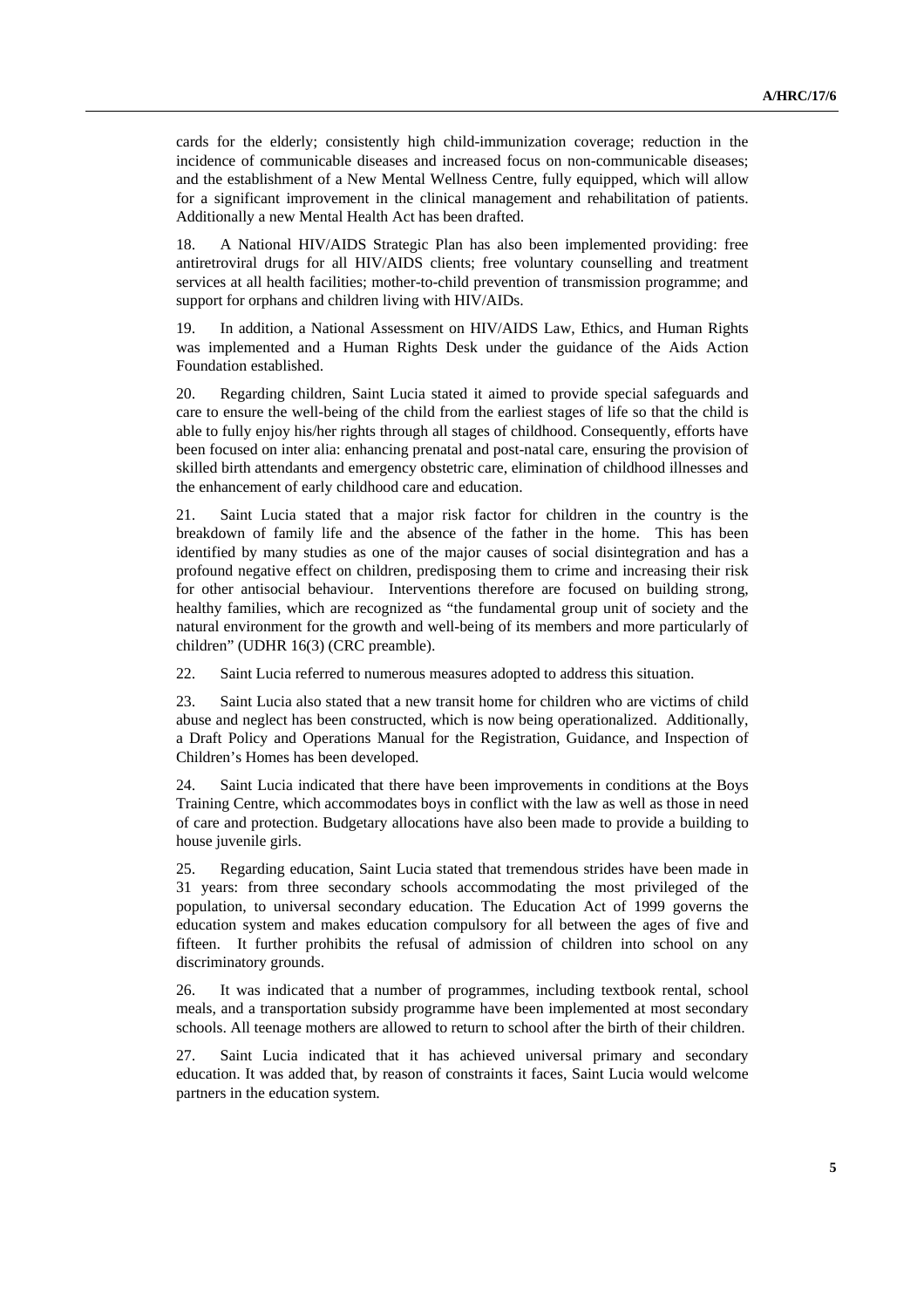28. On the issue of gender equality and the empowerment of women, Saint Lucia indicated that the Government has demonstrated its commitment by creating a Division of Gender Relations.

29. Additionally Saint Lucia provided information on the following positive developments, including the increased participation of women in public and political life at the highest levels of decision-making; the fact that the Equality of Opportunity and Treatment in Employment and Occupation Act 2000 specifically provides redress for gender discrimination in the workplace, and also expressly prohibits sexual harassment; the introduction of the offence of marital rape in the Revised Criminal Code; the fact that female representation outnumbers that of males at all levels of the educational system; and the enactment of the Domestic Violence (Summary Proceedings) Act in 1994 which provides redress to victims of domestic violence, and the establishment of the Women's Support Centre.

30. Saint Lucia stated that as a consequence of the strides made with respect to women, stereotypical attitudes are becoming far less prevalent. Through the existence of a national curricula for secondary and primary schools, females have access to the same curricula and examinations as males. Available data consistently indicate that overall female participation and attendance at these institutions outnumbers that of males.

31. Regarding the question on the alleged link between prostitution and the tourism industry, it was clarified that prostitution is unlawful in Saint Lucia and that the Government does not condone this activity. It was further stated that there is no official data or research supporting any link between prostitution and the tourism industry in Saint Lucia.

32. Regarding the justice system, Saint Lucia stated that over the past decades, the level of crime in the country has escalated to unacceptable levels and new policies and programmes are being put in place to combat crime.

33. A number of positive developments in the overall administration of justice were noted, including: the formulation of a Strategic Plan for the Royal Saint Lucia Police; the enactment of a Police Complaints Act in 2003, which provides for the establishment of a Police Complaints Unit; and the establishment of a Legal Aid Authority board pursuant to the enactment of the Legal Aid Act 2007.

34. In response to the advance question regarding compensation for persons who allege police brutality, Saint Lucia clarified that, while there exists no State mechanism for compensation arising from such cases, with the introduction of legal aid it is possible for litigants to access the Legal Aid Fund to initiate such proceedings.

35. Saint Lucia also noted, inter alia, the following action with regard to the administration of justice: the enactment of the Criminal Code Amendment Act which came into effect in November 2006 and which addresses several gender issues; the fact that the Evidence Act 2002 secures and guarantees the effective testimony of children in legal proceedings in a child-friendly courtroom atmosphere; and that the Counter-Trafficking Act of 2010 is now in effect and its legislative provisions are very similar to that contained in the Protocol to Prevent, Suppress and Punish Trafficking in Persons.

36. Saint Lucia added that a major step in fulfilling its human rights obligations with regard to the incarcerated, was taken in 2003 when it opened the Bordelais Correctional Facility, which houses five hundred (500) inmates. The operationalization of this Correctional Facility with its emphasis on rehabilitation of prisoners replaced a more than one-century-old prison compound, which offered very limited scope for proper rehabilitation measures, and housed inmates in unsanitary and less than humane conditions.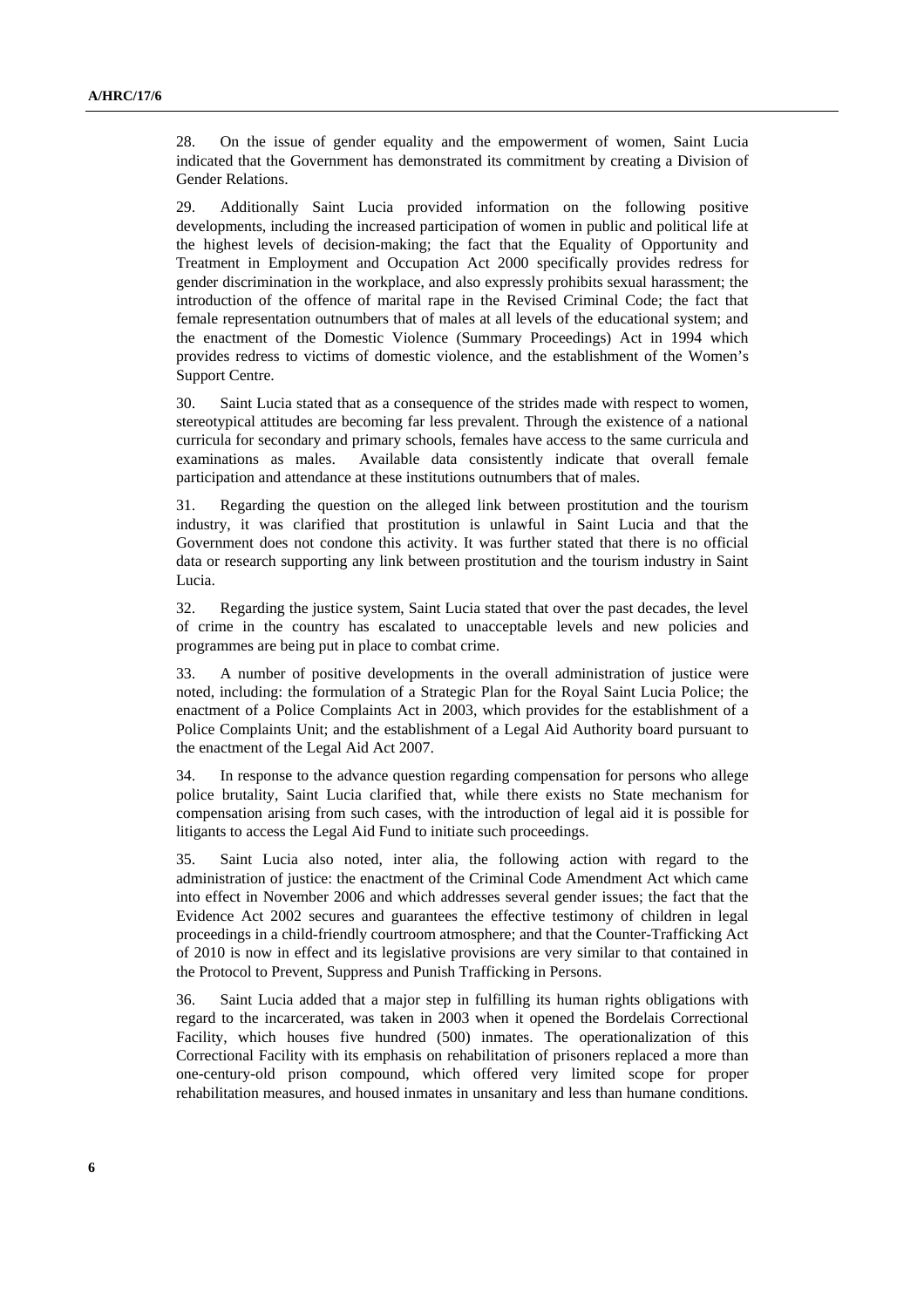Within the current facility programmes are offered in three areas: Education, Skills Development and Counselling.

37. With regards to detention of inmates awaiting trial, Saint Lucia indicated that the new Criminal Procedure Rules of 2008 establish effective processes for the active management of criminal cases, which greatly assists with expediting cases through the system.

38. Regarding the death penalty, Saint Lucia stated that it is reserved for the most heinous crimes. It added that, whilst Saint Lucia has exercised a de facto abolitionist position in the last 15 years, having not performed any executions, it is not presently in a position to move towards an express moratorium on the use of the death penalty, or its abolition. Recognizing that Saint Lucia is a constitutional democracy, it must be stated that in recent times, due to the upsurge in certain crime, nationals have in fact been calling for a revival of use of the death penalty. Further it is the understanding of Saint Lucia that use of the death penalty does not contravene international law.

39. Saint Lucia stated that its most daunting challenge is the lack of financial and technical resources required to fully cater to the human rights needs of our people.

40. It reiterated, however, that its lack of resources will not detract from its pursuit of the full enjoyment of human rights by its population.

41. Finally, Saint Lucia stated that that, while no requests have been made by Special Procedures mandate holders to visit Saint Lucia, it would have no difficulty issuing a standing invitation for visits.

#### **B. Interactive dialogue and responses by the State under review**

42. During the interactive dialogue, 36 delegations made statements. The delegation of Saint Lucia was thanked for its frank presentation of the report, for responses to advance questions and for Saint Lucia's constructive engagement in the universal periodic review process. Recommendations made during the dialogue are found in section II of the present report.

43. Algeria acknowledged the progress achieved by Saint Lucia in attaining the Millennium Development Goals (MDGs) despite the difficulties it faces as a developing island state. It noted that Saint Lucia is not a party to some key international human rights instruments. It noted that the HIV/AIDS was a development problem in the region and that a significant part of the urban population of the island lives in slums. Algeria made recommendations.

44. Cuba acknowledged the progress made by Saint Lucia in terms of human rights, particularly its commitment to reduce poverty and to achieve socio-economic development. Cuba noted the determination of Saint Lucia to ensure the right to universal education; the health measures taken, which have improved the access to health care; and the actions taken in the field of women's rights, people with disabilities and the elderly. Cuba made recommendations.

45. Chile noted that poverty constituted the most important social problem in Saint Lucia. It thus commended the commitment of the authorities to continuing to strengthen social programmes aimed at the most vulnerable groups. Chile also recalled that it was working with the CARICOM countries to better cope with the vulnerabilities they face due to natural disasters. Chile made recommendations.

46. Morocco praised the commitment of Saint Lucia to development, democracy and respect for human rights. It also noted the island's efforts aimed at reducing poverty and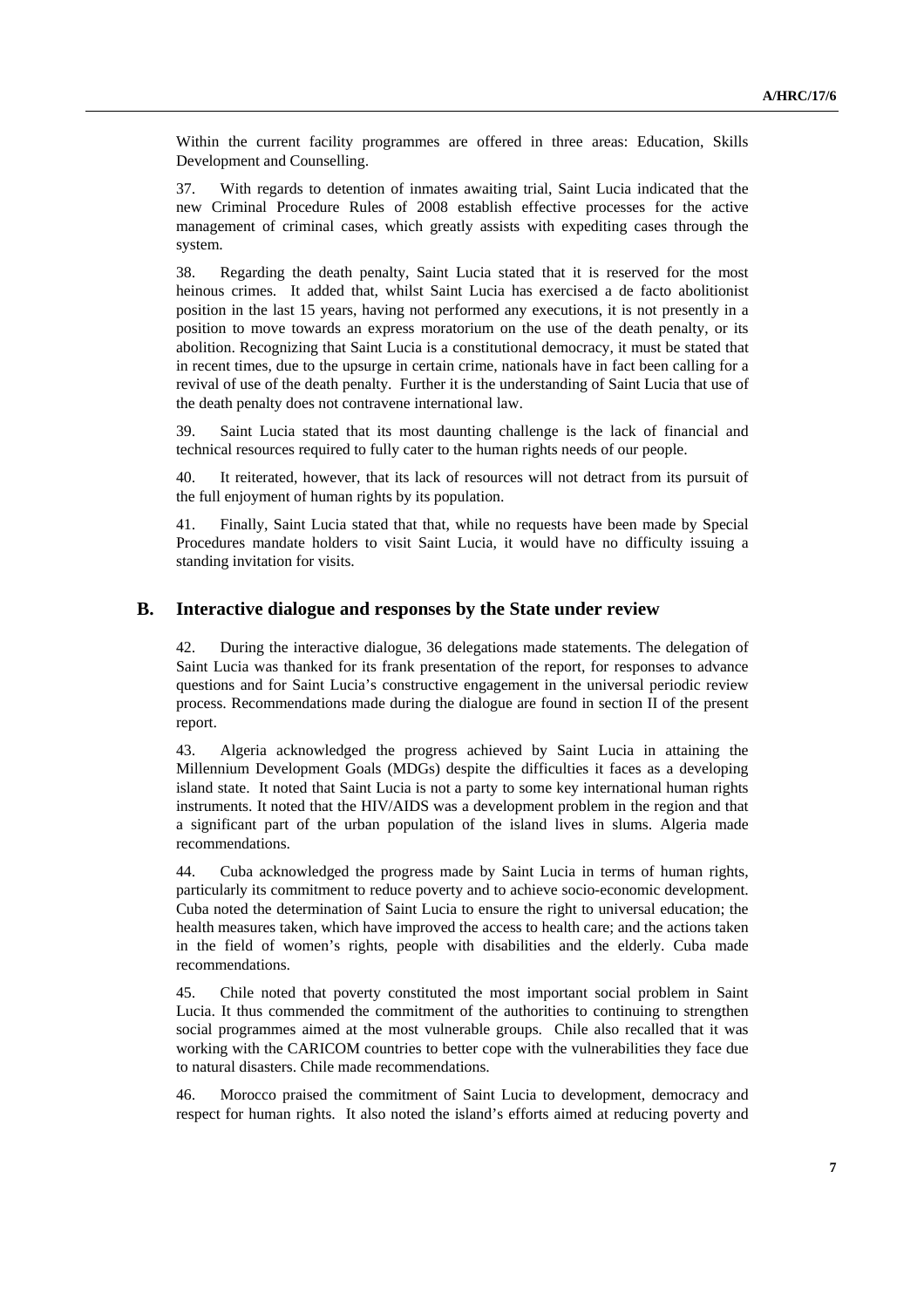promoting equality between men and women and referred to the creation of shelters for victims of violence against women. It requested information about measures that could be taken to remedy the low participation of women in the public and political spheres. It noted the initiatives and efforts taken to protect children and persons with disabilities. Morocco made recommendations.

47. Brazil noted the progress made by Saint Lucia in the achievement of the MDGs, especially regarding universal primary and secondary education, the reduction of poverty, the rights of the elderly and the free provision of antiretrovirals to HIV/AIDS patients. Brazil expressed concern regarding violence against women and children, including sexual violence. Brazil expressed its availability to provide technical assistance and capacity building. Brazil made recommendations.

48. Singapore noted the progress made towards achieving the MDGs. It welcomed the commitment and initiatives taken to reduce poverty and support economic growth. Singapore commended the political measures taken to protect children's rights, especially those aimed at ensuring the highest possible standard of alternative care and delivery of services to children at risk and in need of special care and protection. Singapore made recommendations.

49. Hungary welcomed achievements made with regard to rights of people with disabilities and education. Hungary noted the link between poverty, food insecurity and health. It noted existing cooperation between Saint Lucia and the Office of the United Nations High Commissioner for Refugees (UNHCR) regarding asylum seekers and stateless persons. It acknowledged the efforts of Saint Lucia for the promotion of gender equality but was concerned by the problem of violence against women, in particular by the fact that the Civil Code calls for the wife's obedience to her husband. Hungary made recommendations.

50. Turkey welcomed the efforts made to achieve international standards in key social areas, particularly for the protection of children's rights and for the rehabilitation of juveniles. Turkey supported Saint Lucia's determination to improve education. Turkey made recommendations.

51. Spain commended Saint Lucia for its determination to fight against discrimination in all its forms and encouraged the country to revise its legislation in order to guarantee nondiscrimination in terms of gender, sexual orientation, health and disability. Spain made recommendations.

52. In response to questions regarding poverty, Saint Lucia recalled that it had made a transition from an economy based on agriculture to one based on tourism and that in the transition some of the progress that had been made was lost, though in the long run the new emphasis on tourism should bring in added resources that would enable it to address this issue. The Government is very aware of this issue and has adopted a number of measures to counter it and will continue to try to address it.

53. On the question raised regarding the obligation present in the Civil Code for the wife to be obedient to her husband, Saint Lucia stated that it had inherited a number of laws from before independence which will need to be reviewed and brought up to date. It added that the country was promoting a family-based approach so that it was probable that not only the reference to obedience would be removed but that the concept of a cooperative partnership be endorsed.

54. Regarding questions concerning the participation of women in public life, Saint Lucia reiterated the information provided in its opening statement recalling that the issue had to a great extent been addressed and that those at the highest level of the political echelon in the country are women.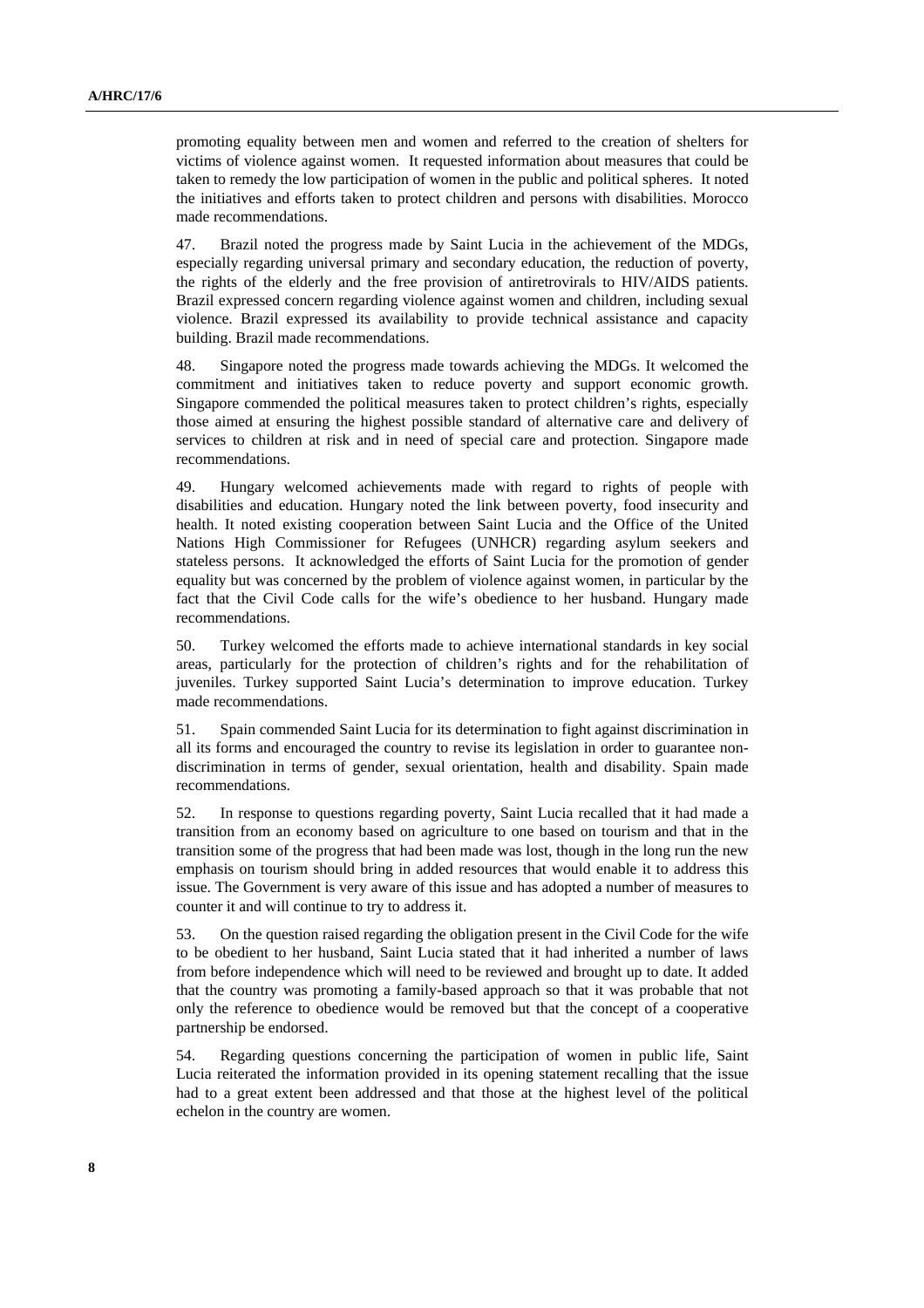55. On the issue of the ratification of conventions, Saint Lucia stated that a number have already been ratified and the ratification of a number of others is being examined. Saint Lucia indicated that one of the reasons why ratification could sometimes take some time was that it tried to ensure that when a treaty is ratified the mechanism to implement its provisions has been put in place. Saint Lucia stated that it welcomed technical assistance in this regard. Additionally, it was noted that the fact that a Convention has not been ratified does not mean that present practice is in contravention of its provisions. The example was given of a number of measures already adopted to ensure the rights of people with disabilities.

56. Canada recalled that despite a strong constitutional framework for human rights Saint Lucia lacked provisions guaranteeing equality for all citizens' regardless of sexual identity. It acknowledged steps taken to guarantee universal education and to eliminate violence in the family. It noted the lack of information on the magnitude of the problem of trafficking in persons. It was concerned by reports of excessive use of force by the police. Canada made recommendations.

57. South Africa noted the challenges faced by Saint Lucia and encouraged the international community to provide the country with technical assistance. South Africa requested information on action taken to bring domestic legislation into line with the international instruments not ratified by Saint Lucia. South Africa made recommendations.

58. France praised the existence of a de facto moratorium on the death penalty since 1995. It recognized, with satisfaction, the commitment of the Prime Minister of Saint Lucia to fight against discrimination, including discrimination based on sexual orientation. It noted, however, that the Penal Code criminalized sexual relations between men. France made recommendations.

59. The United Kingdom of Great Britain and Northern Ireland expressed satisfaction that Saint Lucia was prepared to extend an open invitation to Special Procedures. The United Kingdom was pleased to see the opening of the mental wellness facility and the drafting of a new national mental health policy. It encouraged the Government to improve confidence in the justice and security sectors and to put in place independent systems to oversee juvenile justice. It made recommendations.

60. Germany requested information on the follow-up by Saint Lucia to recommendations made by the International Labour Organization (ILO) Committee of Experts (2010) and by CEDAW (2006), specifically those regarding the prohibition of the use, procuring and offering of a child below 18 years for the production of pornography; and those regarding the amendment of the Citizenship of Saint Lucia Act of 1979 which contained discriminatory provisions against women. Germany made recommendations.

61. Slovakia took note that the death penalty has not been applied since 1995. It also noted the existence of gender-based stereotypical attitudes on the role of women in society and the persistence of child labour in the informal economy in urban areas. It observed that some provisions of CRC have not yet been duly reflected in the country's domestic laws. Slovakia made recommendations.

62. Ghana congratulated Saint Lucia for the progress made towards achieving the MDGs. Ghana commended the country for a number of measures adopted, aimed at promoting the right to education. Ghana expressed concern about the stereotypical attitudes towards the role of women and on the extent of prostitution. Ghana made recommendations.

63. The United States of America remained concerned about the continued criminalization of homosexual conduct and the pervasive societal discrimination against LGBT persons. It added that the criminalization of homosexual conduct exacerbates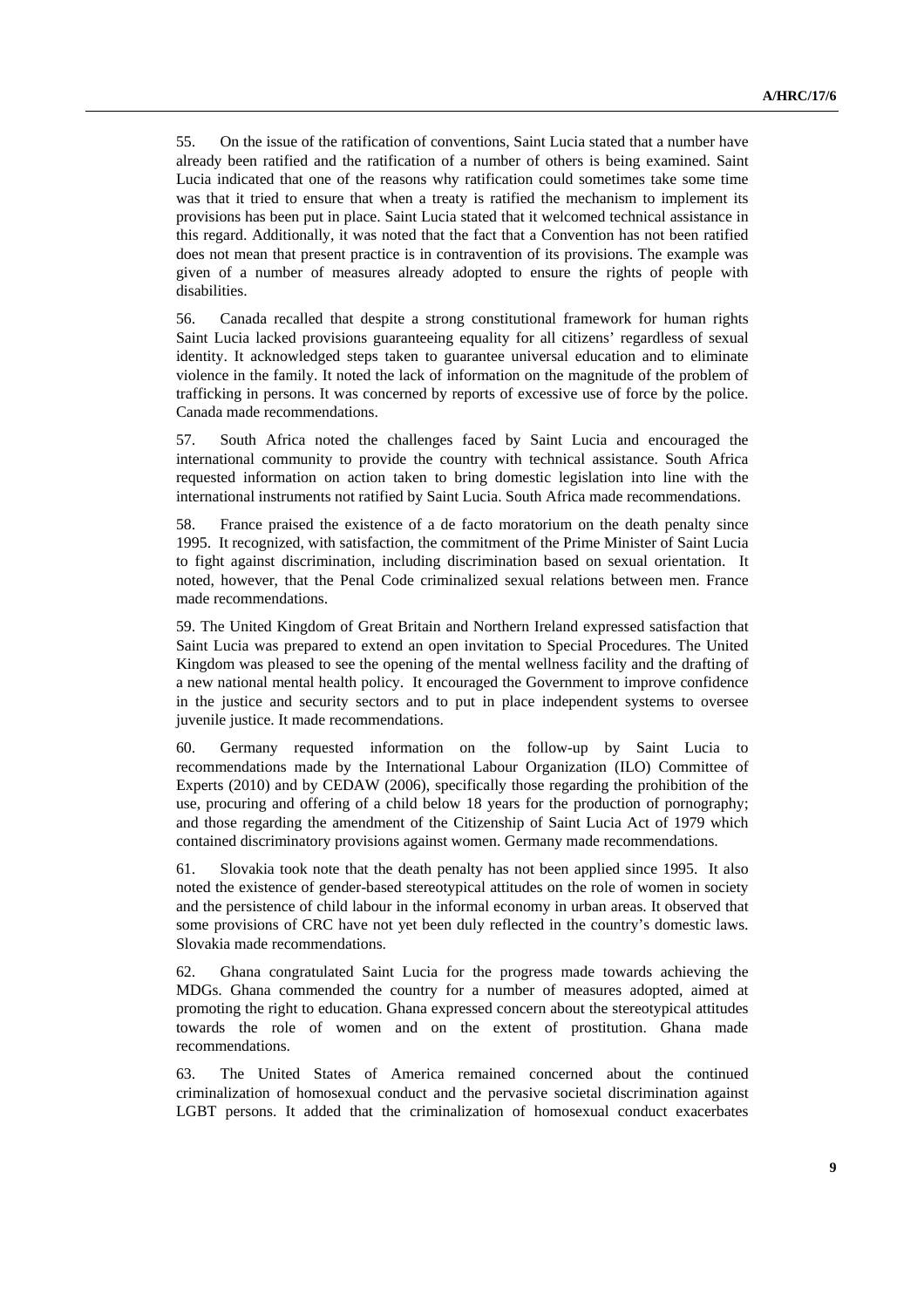homophobic attitudes in the general population and prevents LGBT persons from taking advantage of opportunities afforded to other St. Lucians. It looked forward to further cooperation with Saint Lucia to strengthen human rights in the country and the region. It made recommendations.

64. Poland welcomed efforts made by Saint Lucia to strengthen the protection and promotion of human rights. Poland made recommendations.

65. Regarding the issue of discrimination of persons on the basis of their sexual orientation, Saint Lucia reiterated that the Constitution very clearly does not allow for discrimination against anyone. Matters regarding how a society interacts, what principles it is governed by and how it will evolve in the future clearly reveal a need for advocacy and changes in attitude of certain sectors of society. The question remains, however, whether such advocacy should be the role of the Government or whether it should be carried out by those who believe they are discriminated against.

66. On the issue of the death penalty, Saint Lucia recalled what had been explained in its opening statement and noted that in a democracy the Government acts with the consent of those being governed. Institutional reforms must be in harmony with the wishes of the population. Saint Lucia also recalled that the country is going through a process of Constitutional review and that it is important that during this review such issues are discussed by the different sectors of the population.

67. Saint Lucia added that the country has a strong tradition of members of the community helping each other and this tradition has enabled a number of issues and problems to be solved within it.

68. Maldives appreciated the replies provided by Saint Lucia to its advance questions. It noted the challenges and constraints faced by a small island like Saint Lucia in fully promoting and protecting human rights. It mentioned that, nevertheless, Saint Lucia has made progress and enjoys a stable democratic political system, respect for the rule of law and universal primary and secondary education. It also referred to efforts to achieve the MDGs and eradicating extreme poverty. Maldives made recommendations.

69. Italy commended Saint Lucia for the de facto abolitionist position of death penalty. Italy noted that women continue to face disadvantages and unequal situations in public and private life. Italy made recommendations.

70. China made recommendations.

71. Botswana recognized the investment that the Government has made in social development. It mentioned the establishment of the Police Complaints Unit and the establishment of the Legal Aid Authority Board as examples of the progress achieved in the area of human rights by St. Lucia and asked that the international community provide support. It requested further information on the programmes and policies regarding HIV and AIDS. Botswana made a recommendation.

72. Australia noted Saint Lucia's support for the Ottawa process and its stance against anti-personnel landmines. It welcomed the moratorium on the death penalty and the efforts made to promote and protect the rights of persons with disabilities. It noted that the country was considering becoming a party to CRPD. Australia made recommendations.

73. Sweden welcomed Saint Lucia's intention to ratify the International Covenant on Civil and Political Rights (ICCPR). It referred to the de facto moratorium on the death penalty and requested information on the possibility of revoking it as a result of the increase in crime. Sweden was also concerned by reports of use of excessive force by the police and asked for information on measures taken to address this issue. Sweden made recommendations.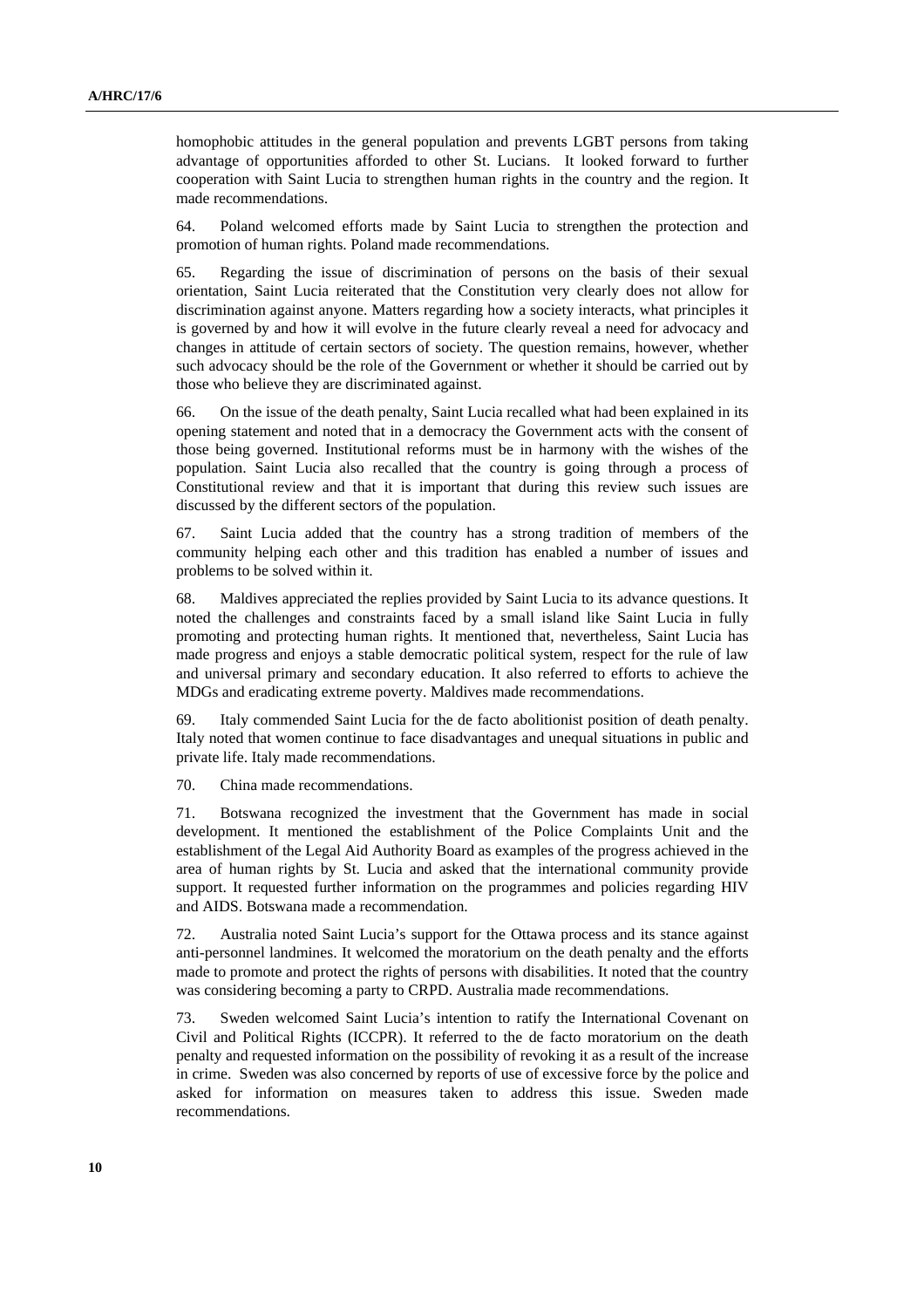74. Argentina praised Saint Lucia for the budget increase allocated to the promotion of the rights of children and the elderly. It also requested information on the possibility of introducing a formal moratorium on the death penalty and on measures taken to adjust domestic legislation to international standards in the areas of gender equality and family law. Argentina made recommendations.

75. Venezuela noted Saint Lucia's commitment to fighting poverty and highlighted the measures taken to strengthen the Social Development Fund and the Public Assistance Programme as well as the creation of the Social Reform Council, measures aimed at supporting deprived communities and the needy. Venezuela made a recommendation.

76. Mexico recognized the commitment of Saint Lucia to reducing extreme poverty and ongoing programmes to protect children and raise the level of and access to education. Mexico made recommendations.

77. Regarding questions on the issues of crime and the death penalty, Saint Lucia clarified that the Government's preference was to address the root causes by providing programmes and opportunities for people and encouraging young people to be active participants in society. The Government is committed to such a course of action and has made resources available to that end. Saint Lucia then reiterated information provided on efforts made to improve prison conditions and encourage the reintegration of persons in correction facilities into society.

78. Latvia appreciated the openness of Saint Lucia in the UPR process, particularly its response regarding the standing invitation to the Special Procedures. Latvia made one recommendation.

79. Costa Rica noted the efforts made by Saint Lucia, especially those aimed at establishing mandatory education for all children between 5 and 15 years old. Costa Rica made recommendations.

80. Trinidad and Tobago took note of Saint Lucia's commitment to accede to a number of international human rights treaties and the work to develop policies regarding persons with disabilities. It expressed appreciation for the adoption of the Counter-Trafficking Act and noted the legislative actions adopted to address domestic violence. Trinidad and Tobago commended Saint Lucia for its commitment to ensure the right to a quality education and for its attainment of universal secondary education. It requested information about the HIV/AIDS in the education sector. It made recommendations.

81. Jamaica noted progress made in advancing the welfare of Saint Lucia's citizens and in protecting vulnerable groups such as children, women, persons with disabilities and the elderly. Jamaica highlighted the importance of institutional strengthening, capacity building and resources for the implementation of international conventions. Jamaica made a recommendation.

82. Mauritius commended Saint Lucia for its efforts to improve human rights protection through the enactment of laws and implementation of policies. It acknowledged the development difficulties faced by Saint Lucia due to the global recession and the devastation of hurricane Tomas. While noting the increase of budgetary allocations for children, Mauritius took note of the lack of adequate structures and programmes to deal with the social integration of child victims of abuse, violence and exploitation. It made recommendations.

83. Portugal asked if Saint Lucia intended to amend its legal provisions to replace the death penalty with other penalties which do not include cruel, inhuman and degrading punishments. Portugal requested information about the measures taken to protect the rights of persons with disabilities. Portugal expressed concern about the high rates of sexual abuse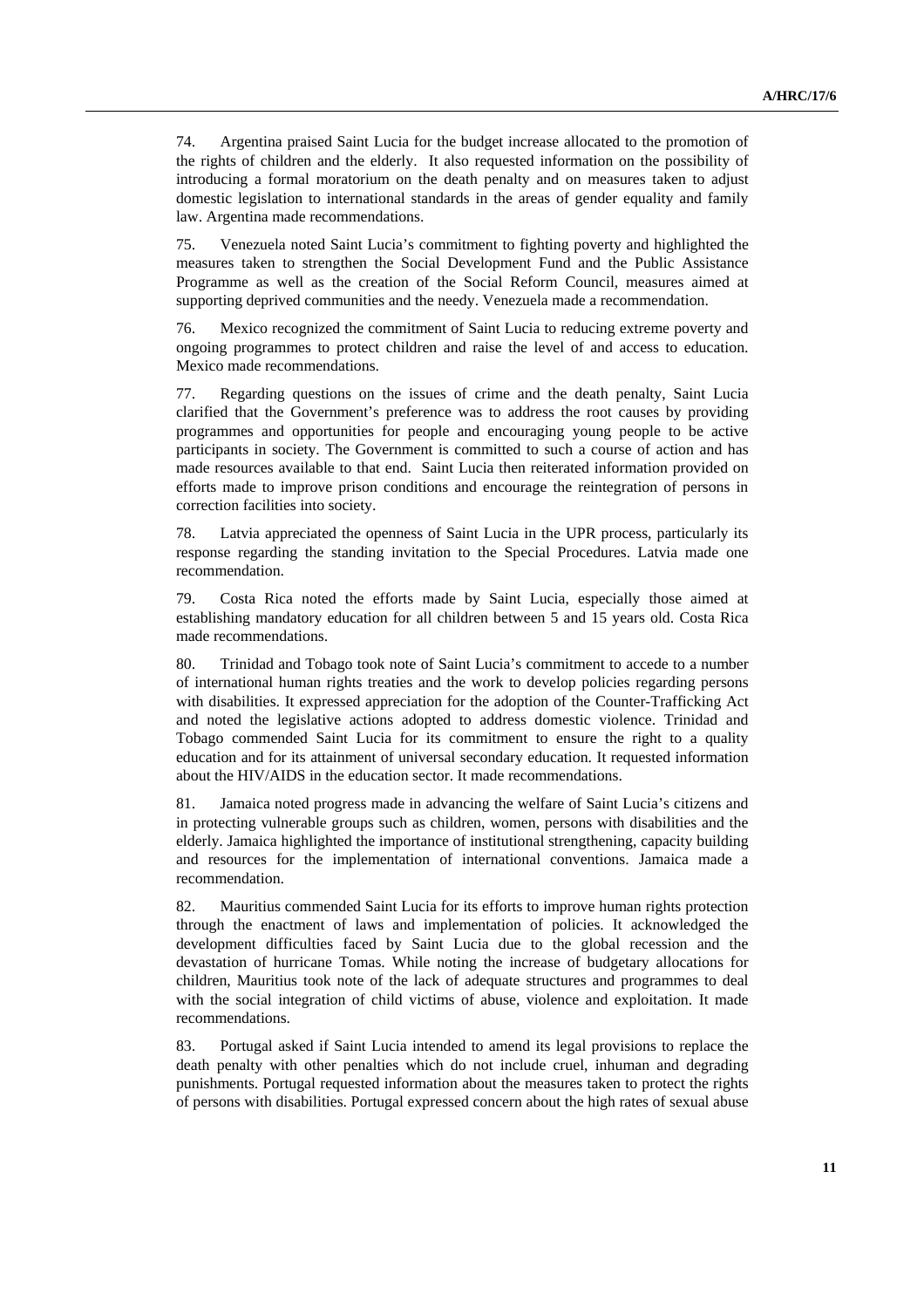against children and the fact that legislation only refers to the sexual abuse of the female child. Portugal made recommendations.

84. Guatemala took note of the intention of the Government to sign ICCPR in the future. It praised existing social programmes aimed at providing services to the poor and improving the quality of life of the elderly. It also noted the institutional machinery established to promote gender equality, women's rights and protect vulnerable groups. It expressed concern that legislation on children and education sanctioned corporal punishment. Guatemala made a recommendation.

85. Barbados noted that human rights protection and development strategies are linked. It acknowledged the island's efforts to address poverty as well as to protect vulnerable groups. It mentioned, in particular, legislative measures to enhance the legal framework aimed at improving labour and housing standards for the most vulnerable. It praised steps taken to improve the efficiency of the judicial system. It requested the OHCHR to assist the island in preparing its overdue reports to treaty bodies.

86. Slovenia noted with appreciation Saint Lucia's efforts to increase public awareness on children's rights. It noted with concern that corporal punishment was lawful in home, schools and in alternative care settings. Slovenia made recommendations.

87. Saint Lucia welcomed the many comments on children and youth as these coincide with its own concerns. It stated that some of these issues have been addressed. On the issue of sexual abuse, Saint Lucia reiterated information provided and gave details on existing provisions in the Criminal Code. With respect to the issue of the commercial sexual exploitation of children, Saint Lucia also referred to the new Counter-Trafficking Act which clearly criminalizes such acts.

88. In conclusion, Saint Lucia thanked participants for sharing their concerns and stated that the delegation was grateful for all comments. It also thanked those who had offered assistance and encouraged those present to share best practices to help Saint Lucia improve the situation in the country. It thanked participants for their constructive comments and suggestions.

### **II. Conclusions and/or recommendations**

89. **The following recommendations will be examined by Saint Lucia which will provide responses in due time, but no later than the seventeenth session of the Human Rights Council in June 2011. The response of Saint Lucia to these recommendations will be included in the outcome report adopted by the Human Rights Council at its seventeenth session in June 2011.**

89.1 **Consider the ratification of the remaining human rights core international instruments (Brazil);**

89.2 **Accede and implement, step by step, the core international human rights treaties and ratify the Agreement on the Privileges and Immunities of the International Criminal Court (Slovenia);** 

89.3 **Consider the ratification of ICCPR and the Covenant on Economic, Social and Cultural Rights (ICESCR); the International Convention on the Protection of the Rights of All Migrant Workers and Members of Their Families and CRPD (Algeria);**

89.4 **Consider ratifying, and implementing in national law, the outstanding core international human rights treaties, in particular ICESCR; and ICCPR**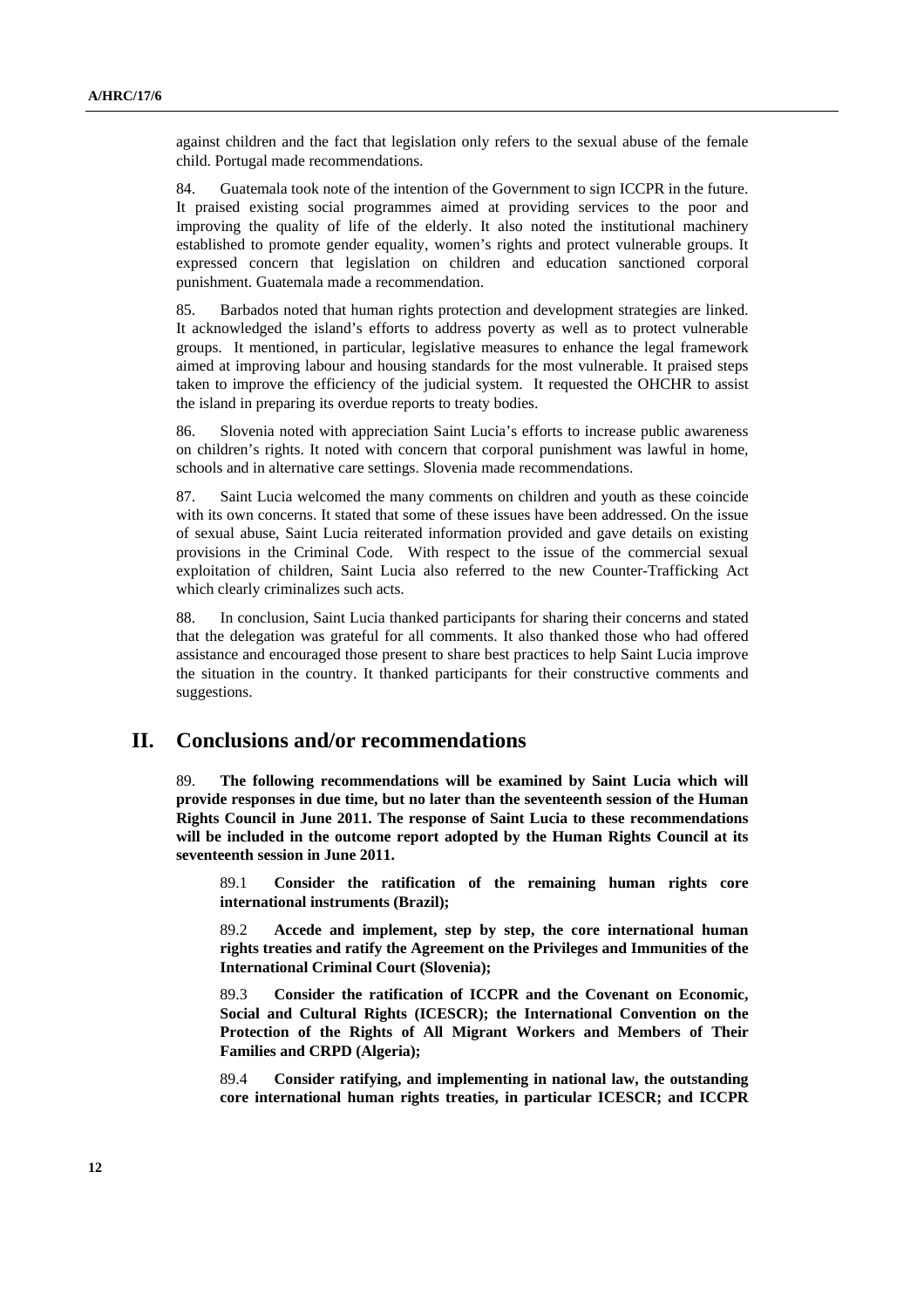**and its Second Optional Protocol – the abolition of the death penalty (United Kingdom);** 

89.5 **Consider signing and ratifying ICESCR as well as ICCPR (Mauritius);**

89.6 **Study the possibility of becoming a party to the following international instruments: ICCPR, ICESCR, the Convention against Torture and Other Cruel, Inhuman or Degrading Treatment or Punishment (CAT) and the International Convention for the Protection of All Persons from Enforced Disappearance and CRPD (Argentina);**

89.7 **Accede to the international instruments to which Saint Lucia is not a party, submit overdue reports to the corresponding treaty bodies, and strengthen its cooperation with OHCHR for the institutional development of the human rights protection system (Mexico);**

89.8 **Accede to ICESCR; CAT and its Optional Protocol. Additionally, in view of the existence of the dualist system for the implementation of international conventions, enact domestic laws to make sure that there is real enforcement of the international instruments that Saint Lucia is party to (Costa Rica);**

89.9 **Sign and ratify ICCPR and ICESCR; CAT; CRPD as well as their Optional Protocols; the Optional Protocol to CEDAW; the two Optional Protocols to CRC; and the International Convention for the Protection of All Persons from Enforced Disappearance (Spain);**

89.10 **Ratify ICCPR, CRPD, CAT; and the two Optional Protocols to CRC (Maldives);**

89.11 **Become a party to ICCPR and its Optional Protocols; ICESCR; CAT and the Optional Protocols to CRC (Italy);**

89.12 **Sign, ratify and implement into its national legislation key human rights treaties, such as ICCPR and its two Optional Protocols, ICESCR, and CAT (Sweden);**

- 89.13 **Sign and ratify ICCPR and its two Optional Protocols (Portugal);**
- 89.14 **Accede to ICCPR (Trinidad and Tobago);**
- 89.15 **Accede to ICCPR; ICESCR and CAT (Poland);**

89.16 **Sign and ratify ICESCR as soon as possible and its Optional Protocol as well as CRPD (Portugal);**

89.17 **Accede to ICCPR, ICESCR and CAT as well as to the Optional Protocol to CEDAW; and then incorporate the provisions of those instruments into domestic law (France);**

89.18 **Ratify ICCPR and its two Optional Protocols, ICESCR and its Optional Protocol, the Optional Protocols to CEDAW, CAT, CRPD, as well as the 1954 Convention relating to the Status of Stateless Persons, the 1961 Convention on the Reduction of Statelessness, and the 1951 Convention relating to the Status of Refugees and its 1967 Protocol (Slovakia);** 

89.19 **Consider becoming a party to ICESCR (Morocco);**

89.20 **Give consideration to ratifying the Optional Protocol to CAT; and to establishing a national preventative mechanism (Maldives);**

89.21 **Sign and ratify the two Optional Protocols to CRC. (Portugal)**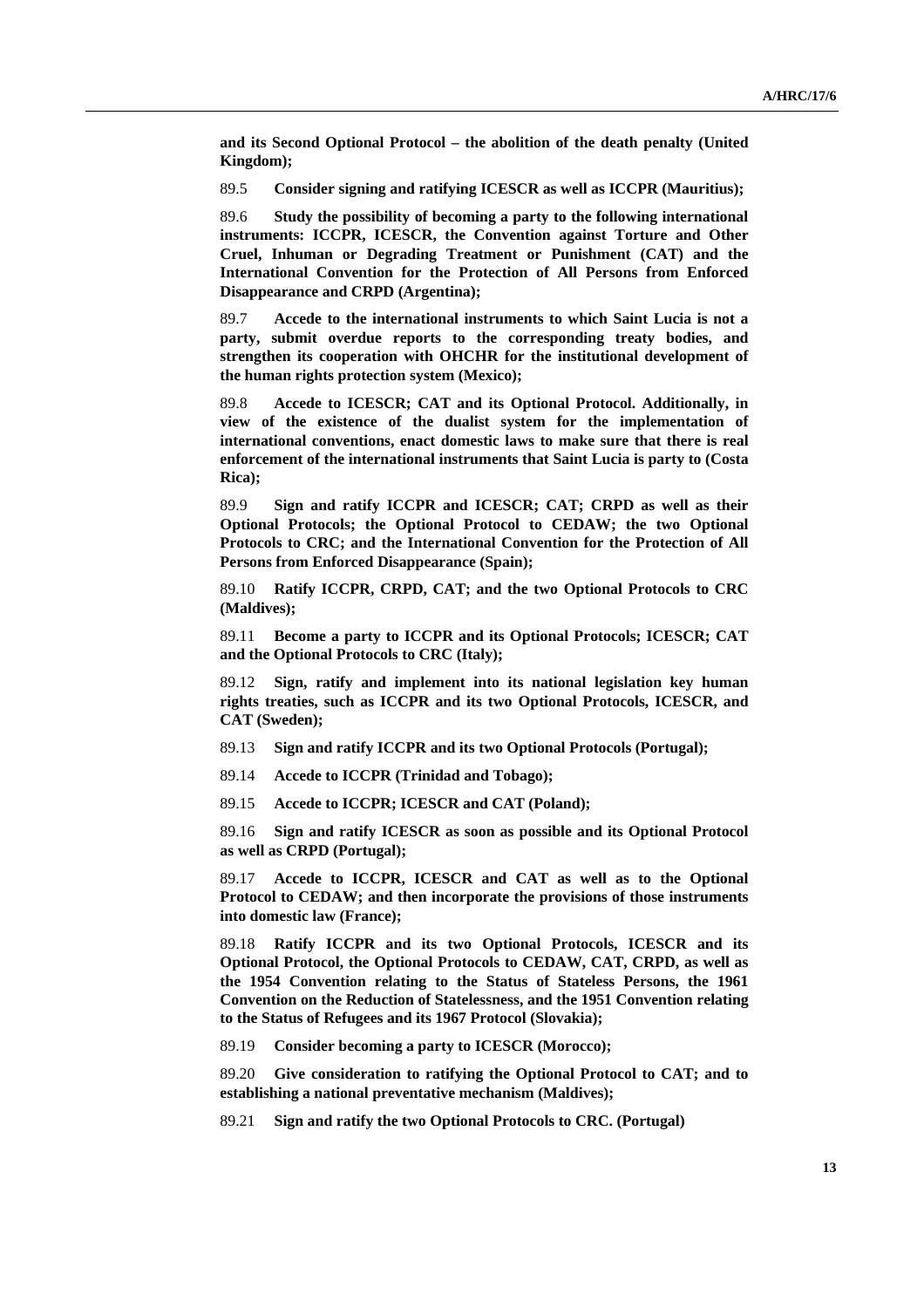89.22 **Consider signing and ratifying CRPD to enhance the protection of their rights and improve their quality of life (Morocco);**

89.23 **Become a party to and implement CRPD (Australia);**

89.24 **Sign and ratify the International Convention for the Protection of All Persons from Enforced Disappearance, and recognize fully the competence of the Committee on Enforced Disappearances (France);**

89.25 **Accede to the Rome Statute of the International Criminal Court (France); ratify the Rome Statute of the International Criminal Court (Slovakia); consider the ratification of the Rome Statute of the International Criminal Court (Poland);**

89.26 **Consider the ratification of the Convention on the Prevention and Punishment of the Crime of Genocide (Poland);**

89.27 **Ratify the United Nations Protocol to Prevent, Suppress and Punish Trafficking in Persons, Especially Women and Children and strengthen its cooperation with countries in the region to prevent and combat trafficking, in particular of women (Canada);**

89.28 **Incorporate CEDAW duly into its national legal framework (Slovakia);**

89.29 **Ensure full incorporation of CRC into its national legal framework (Slovakia);**

89.30 **Review its existing legislation to fully reflect the principles and provisions of CRC, especially in relation to non-discrimination, corporal punishment and juvenile justice (Guatemala);**

89.31 **Review the Civil Code with a view to eliminating the gender-based discriminatory provisions (Turkey);**

89.32 **Eliminate all discriminatory provisions with regard to marriage and family in the Civil Code (Italy);**

89.33 **Continue considering concrete measures to ensure the protection of the human rights of girls and boys through the amendment of the Law on Education (Chile);**

89.34 **Consider repealing the provisions imposing life imprisonment on minors, in line with the recommendations of the Committee on the Rights of the Child (Mexico);**

89.35 **Take the necessary measures to ensure that the Constitution guarantees the same protection to all inhabitants of the country, without distinction based on their sexual orientation or identity (Canada);**

89.36 **Strengthen the Integrity Commission to enable it to receive and investigate complaints against public officials (Mexico);**

89.37 **Establish a Human Rights Institute and provide closer cooperation with special procedures (Hungary);**

89.38 **Work towards the establishment of a national human rights institution in accordance with the Paris Principles (South Africa);**

89.39 **Establish an independent national human rights institution in accordance with the Paris Principles (Poland);**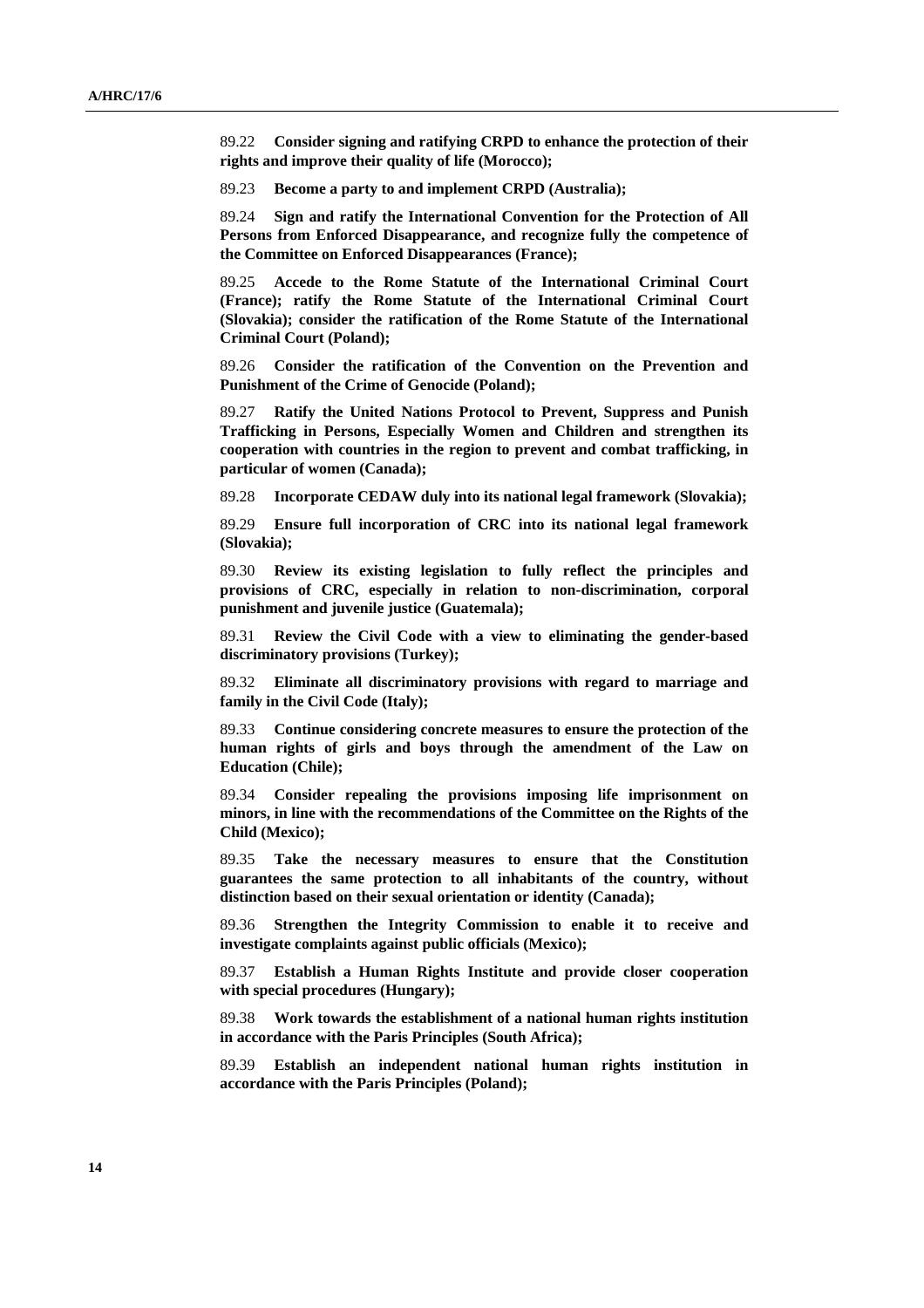89.40 **Increase the promotion and build public awareness of the Human Rights Desk, so that aggrieved persons are aware of it as a channel of redress (Trinidad and Tobago);**

89.41 **Increase efforts to promote and protect the rights of vulnerable groups such as children, women, people with disabilities and the elderly (Cuba);**

89.42 **Strengthen its social policies, giving priority to the most vulnerable (Chile);** 

89.43 **Look to develop and support programmes directed towards the training and education of marginalized youth in Saint Lucia (Maldives);**

89.44 **Strengthen its efforts to develop and support educational programmes and technical training for marginalized youth in the country (Canada);** 

89.45 **Develop and support programmes directed towards the training and education of marginalized youth (Slovenia);**

89.46 **Address the issue of youth holistically within national development plans (Costa Rica);**

89.47 **Continue to develop and implement measures aimed at protecting the rights of all children, particularly those in vulnerable situations (Singapore);**

89.48 **Ensure that the rights of all children are equally protected under domestic law, regardless of gender, and consider implementing the recommendations of the Committee on the Rights of the Child (South Africa);**

89.49 **Work with OHCHR to prepare a common core document as a way to streamline and reduce the burden of treaty reporting (Maldives);**

89.50 **Consider extending an open and standing invitation to the Special Procedures of the United Nations (Chile);**

89.51 **Consider issuing a standing invitation to all Special Procedures mandate-holders (Brazil);**

89.52 **Extend an open and permanent invitation to all Special Procedures (Spain);**

89.53 **Extend a permanent invitation to the Special Procedures (Costa Rica);**

89.54 **Extend a Standing Invitation to Special Procedures mandate-holders as a way of informing and supporting human rights reforms (Maldives);** 

89.55 **Extend a standing invitation to all thematic Special Procedures of the Human Rights Council (Portugal);**

89.56 **Take necessary action to implement its commitment to extend standing invitations to the Special Procedures of the Human Rights Council (Latvia);**

89.57 **Eliminate the phenomenon of racial discrimination and strengthen protection of cultural rights of indigenous people (China);**

89.58 **Implement further policies to ensure gender equality throughout society and strengthen the promotion and protection of human rights (South Africa);**

89.59 **Adopt and implement comprehensive policy measures, including appropriate awareness-raising campaigns, to overcome negative gender-based stereotypical attitudes about the roles of women (Slovakia);**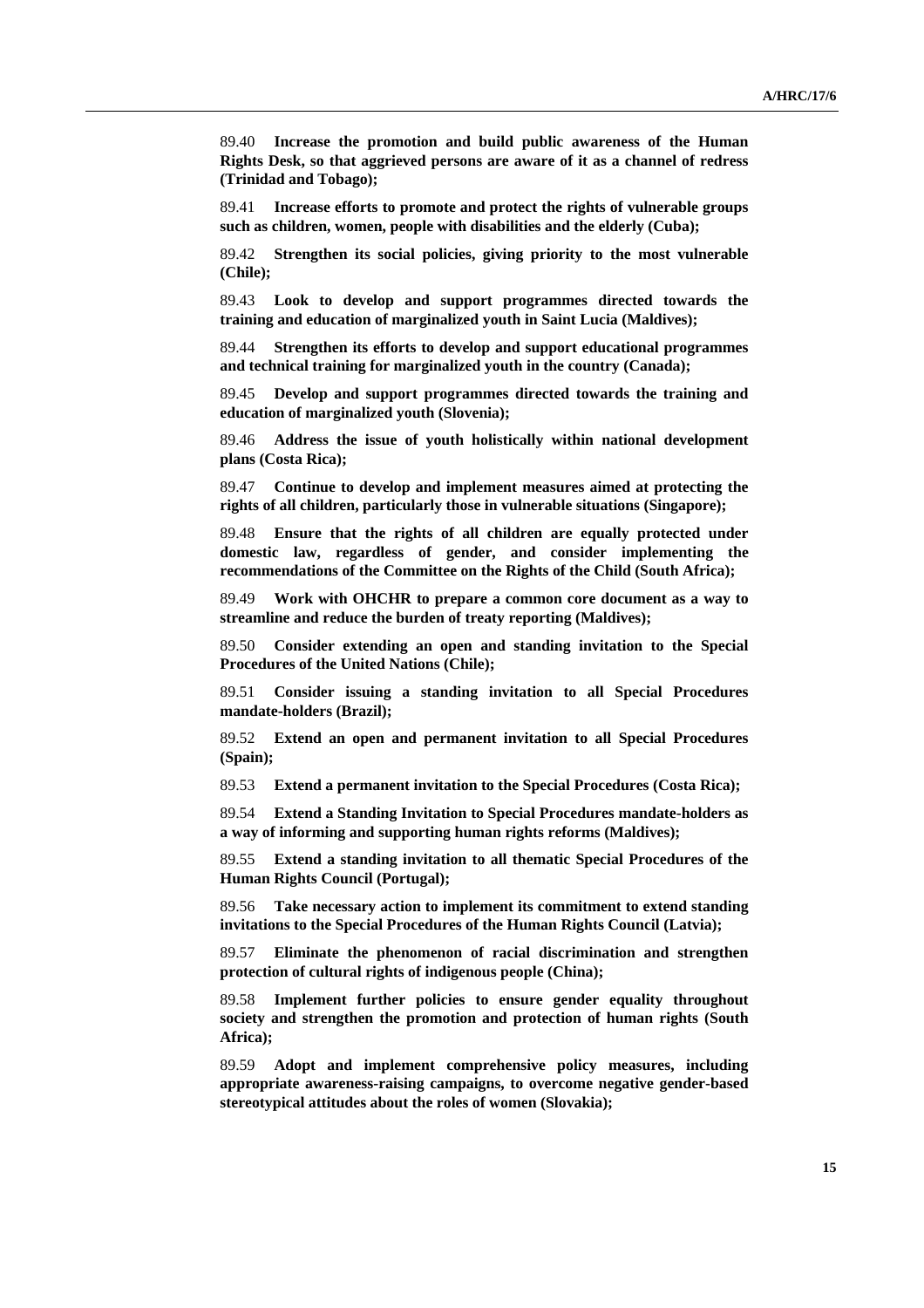89.60 **Strengthen the national machinery for the advancement of women and take measures to overcome stereotypical attitudes regarding the roles of women and men in society (Ghana);**

89.61 **Ensure equal rights between women and men in areas such as work, education, public life and decision-making (Italy);**

89.62 **Try to promote gender equality, improve the status of women and eliminate violence against women (China);**

89.63 **Strengthen efforts to ensure that women in rural communities have better access to education and literacy and vocational training programmes (Trinidad and Tobago);** 

89.64 **Declare a moratorium on the death penalty with the aim of its abolition; commute all death sentences to prison sentences; and sign and ratify the Second Optional Protocol to ICCPR. (Spain);** 

89.65 **Impose a formal moratorium on capital punishment with a view to abolishing it entirely in line with General Assembly resolutions 62/149 and 63/168 as well as the Second Optional Protocol to ICCPR (Slovakia);**

89.66 **Adopt a moratorium on the use of the death penalty and ratify the Second Optional Protocol to ICCPR with a view to fully abolishing capital punishment (Italy);**

89.67 **Establish a moratorium on executions with a view to abolishing the death penalty and supporting the United Nations General Assembly resolution on the moratorium on the use of the death penalty (Portugal);**

89.68 **Accede to the Second Optional Protocol to ICCPR aimed at abolishing the death penalty, and ICCPR itself and take all necessary steps to remove the death penalty from Saint Lucia's justice system (Australia);**

89.69 **Maintain the de facto moratorium on the death penalty with a view to abolishing it (Sweden);**

89.70 **Consider the abolition of the death penalty and not ending the existing moratorium (Germany);**

89.71 **Definitively abolish the death penalty (France);**

89.72 **Take prompt effective measures to uphold a total prohibition against torture (Sweden);** 

89.73 **Conduct thorough and impartial investigation into all allegations of torture and physical abuse, and bring to justice anyone suspected of having committed excessive use of force, torture and other human rights violations (Sweden);**

89.74 **Further adopt policies and legislation to combat discrimination and violence against women and children, particularly domestic and sexual violence (Brazil);**

89.75 **Intensify awareness-raising with regard to violence against women, ensuring that perpetrators are speedily brought to justice, as well as eliminating discriminatory provisions with regard to family life and marriage in the Civil Code (Hungary);** 

89.76 **Intensify efforts against gender violence through reforms that allow the prosecution of perpetrators without requiring that the victim lodge a**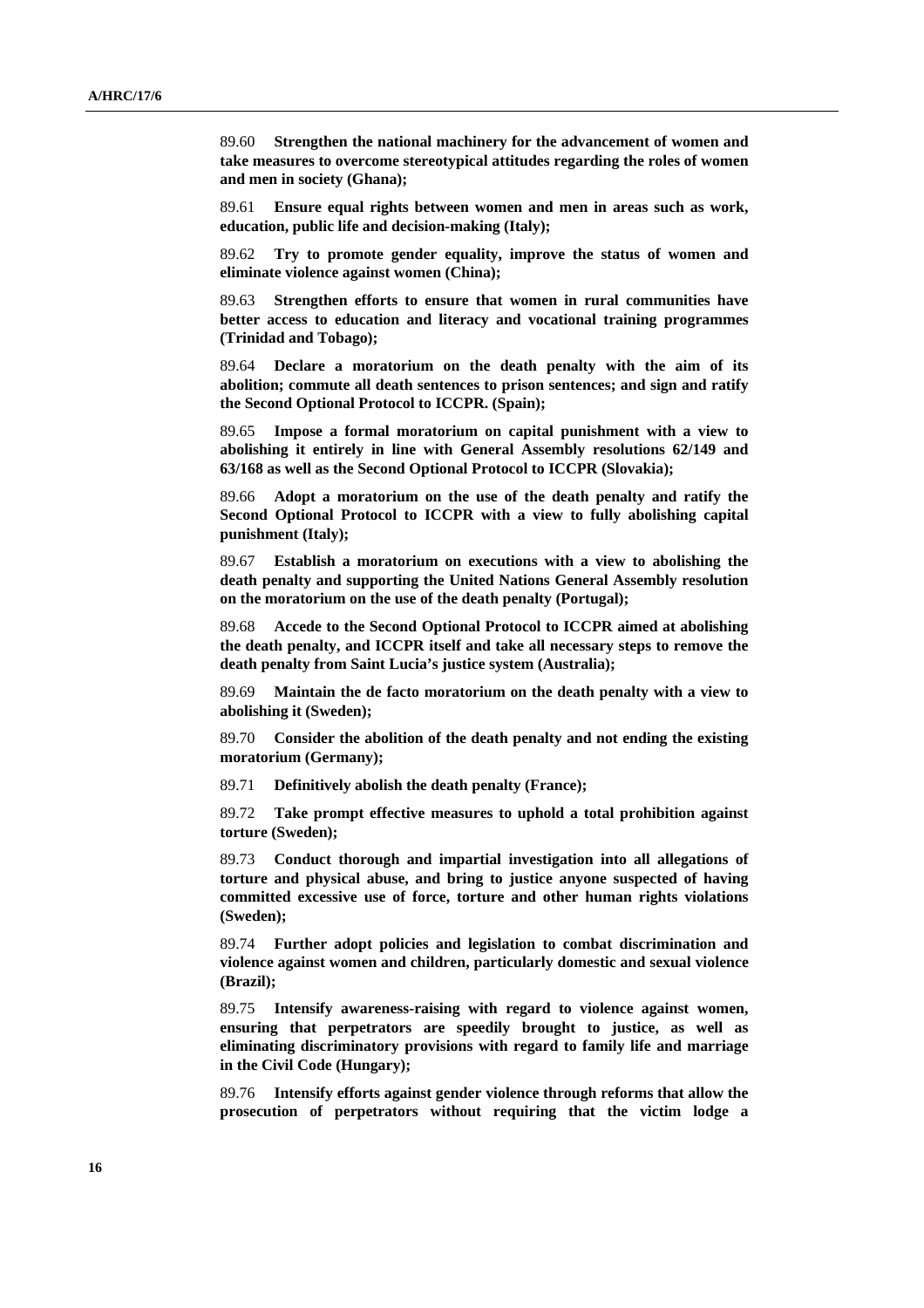**complaint, guaranteeing sufficient resources for shelters for victims and offering free social assistance and legal advice to victims (Spain);**

89.77 **Establish an accessible mechanism to receive complaints of domestic violence which provides protection, psychological counselling, social support and allows for the integration of the victims into the labour market (Mexico);**

89.78 **Take the necessary measures to continue its efforts to prevent, punish and eradicate all forms of violence against women and, at the same time, take measures to raise the awareness of public officials and society at large about the importance of this problem (Argentina);**

89.79 **Intensify its awareness-raising efforts about violence against women; and put in place concrete prevention measures to ensure that perpetrators are brought to justice (Italy);**

89.80 **Address the link between tourism and prostitution, including ensuring the effective prosecution and punishment of those who exploit prostitution (Ghana);**

89.81 **Take all necessary steps to eliminate corporal punishment (Germany);**

89.82 **Increase efforts to ban corporal punishment from schools (Costa Rica);**

89.83 **Prohibit all forms of corporal punishment of children in all settings (Slovenia);**

89.84 **Amend the legislation to explicitly prohibit corporal punishment in families, schools and institutions, to conduct awareness-raising campaigns on this issue and to ensure that the existing legislation related to children fully reflects the principles and provisions contained in CRC (Italy);**

89.85 **Address child labour in accordance with its international obligations, notably CRC and ILO Convention No. 182 (1999) concerning the Prohibition and Immediate Action for the Elimination of the Worst Forms of Child Labour (Slovakia);**

89.86 **Develop a transparent and effective accountability mechanism directed towards the investigation of complaints of police abuse against suspects and detainees, and the prosecution and adequate punishment of those responsible (Spain);**

89.87 **Conduct an investigation on allegations of excessive use of force against suspects and prisoners, and establish training programmes to prevent such incidents from recurring (Canada);**

89.88 **Promote greater awareness and transparency in the process of complaints made against police officers and make public the results of any investigations (United Kingdom);**

89.89 **Ensure that thorough investigations of allegations of acts of violence committed against individuals because of their sexual orientation or identity are promptly conducted (Canada);**

89.90 **Review criminal justice procedures in order to reduce the length of detention without trial (United Kingdom);**

89.91 **Change its laws to modify the definition of juveniles to ensure that all persons under 18 years old are provided with protection and guarantees (Turkey);**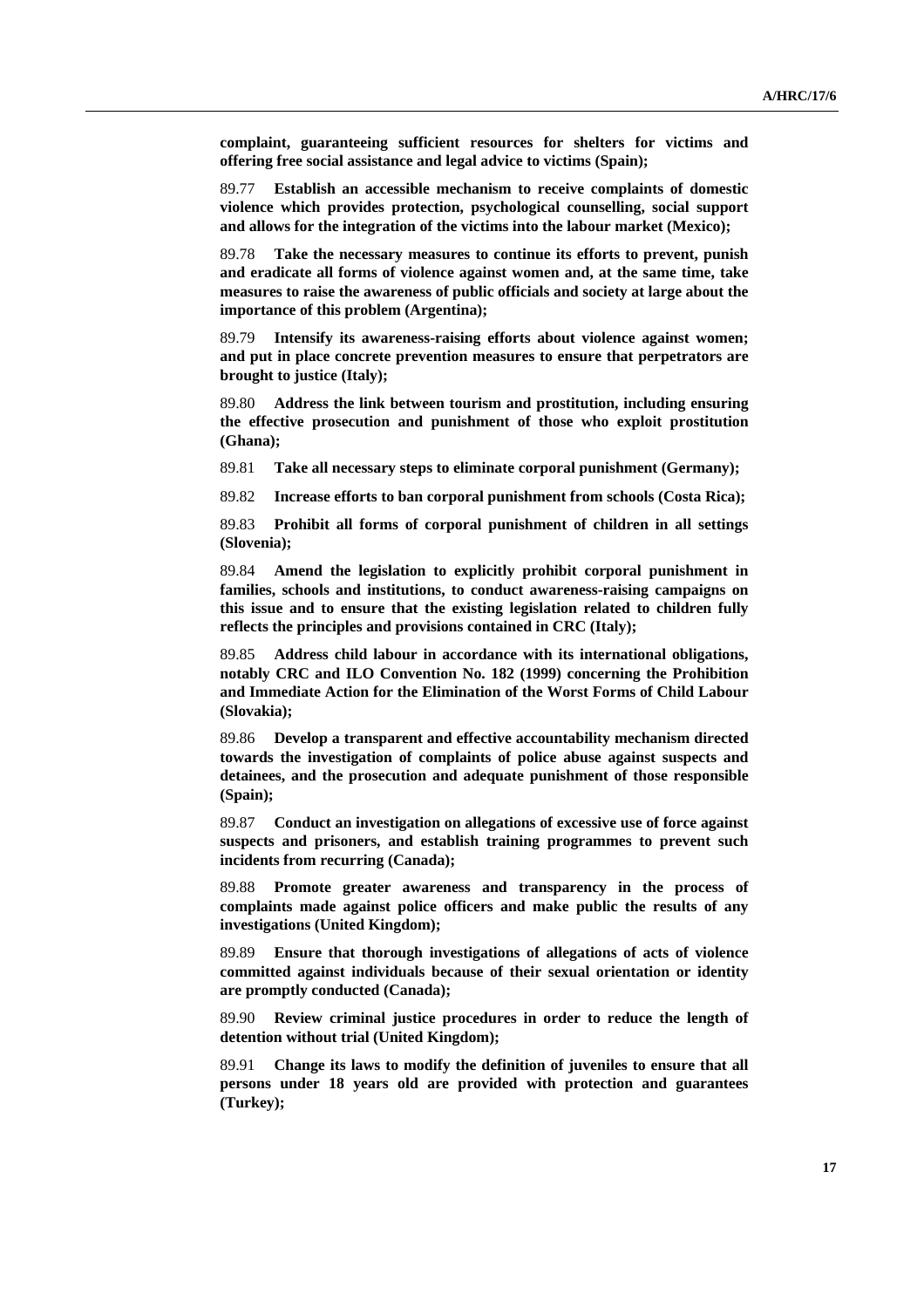89.92 **Repeal any legal provision that criminalizes consensual relations between adults of the same sex and combat the discrimination against LGBT persons through awareness-raising and education campaigns to begin at school (Spain);**

89.93 **Decriminalize sexual relations between consenting adults of the same sex, and repeal any law discriminating against LGBT people (France);**

89.94 **Decriminalize sexual relations between consenting adults of the same sex (Canada);** 

89.95 **Decriminalize same-sex activity between consenting adults (Slovenia);**

89.96 **Decriminalize homosexual conduct by reforming the penal code so that for the purposes of prosecution, gross indecency would not apply to private acts between consenting adults (United States);**

89.97 **Condemn acts of violence and human rights violations committed against persons because of their sexual orientation or gender identity and ensure adequate protection for human rights defenders who work on the rights of LGBT persons (United States);**

89.98 **Increase and consolidate programmes and social measures aimed at reducing poverty and social exclusion based on just distribution of national wealth, which will make it possible to move towards the greatest possible wellbeing for their people, for which it is necessary to count on international cooperation and technical assistance (Venezuela);**

89.99 **Accelerate the ongoing efforts aimed at elaborating a national strategy to fight against poverty with particular emphasis on the reduction of extreme poverty (Algeria);**

89.100 **Continue to apply strategies and plans aimed at reducing poverty and achieving the socio-economic development of the country (Cuba);**

89.101 **Continue to implement its effective measures to redress poverty, in particular through its newly established Social Reform Council (Botswana);**

89.102 **Continue to implement the policies and programmes aimed at stimulating pro-poor economic growth while mitigating negative impacts on poor households and communities (Singapore);**

89.103 **Continue to implement programmes and measures to improve the enjoyment of the rights to education and health (Cuba);**

89.104. **Undertake a health-care reform that guarantees universal access and integrated health-care services, and create adolescent-friendly health-care clinics (Hungary);** 

89.105 **Enhance the access to obstetric and maternal health services, especially in rural areas (Germany)**;

89.106. **Continue its efforts to provide universal access, and without discrimination, to the treatment, care and prevention of HIV/AIDS (Argentina);**

89.107. **Continue and strengthen its efforts relating to the number of children, especially boys, entering secondary school (Germany);** 

89.108. **Adopt measures for the greater inclusion of the Kweyol community and other non-English speaking linguistic minorities into the social and political**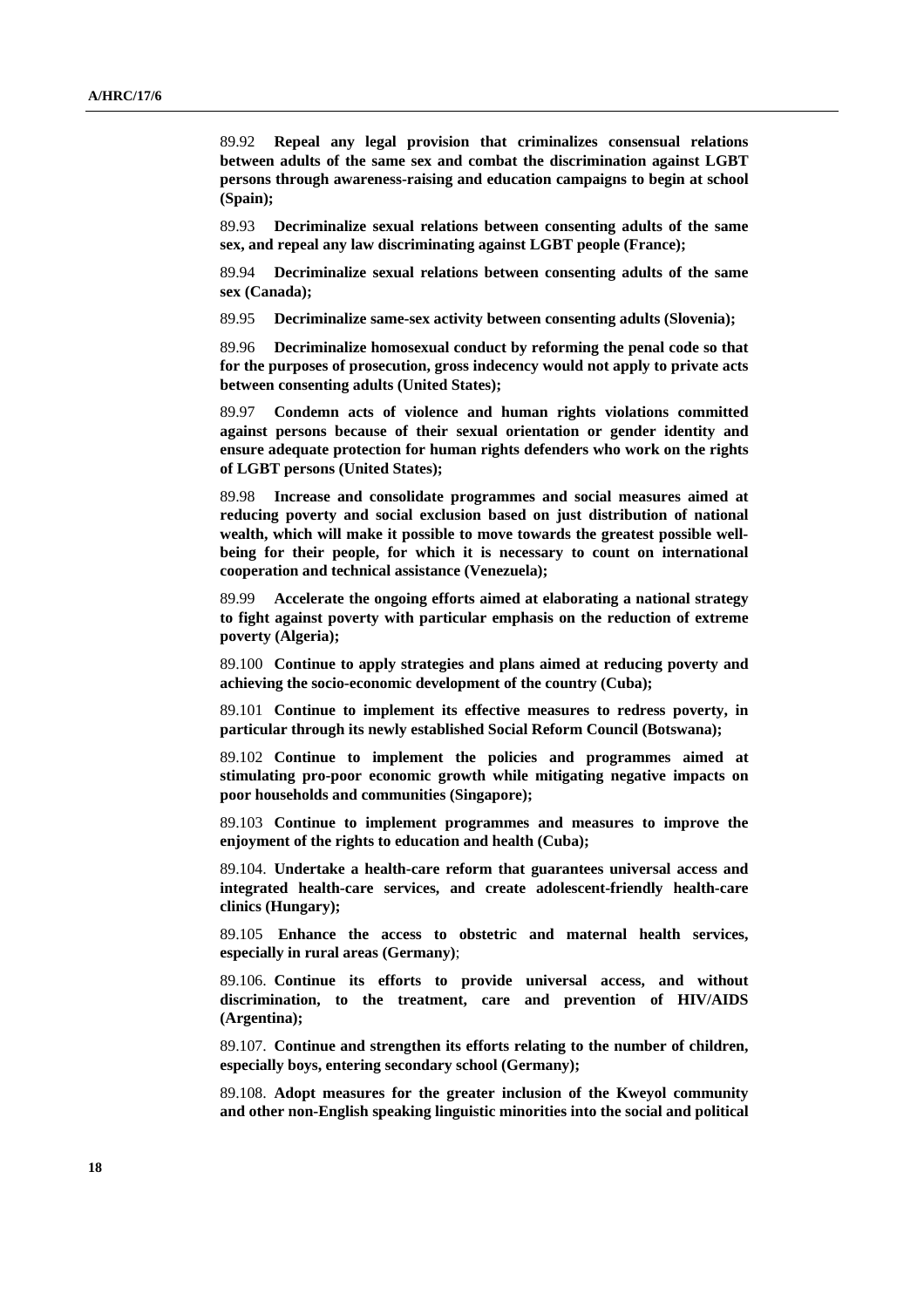**life of the country through specific education and training programmes (Spain);**

89.109. **Develop a national asylum seeker plan and become a party to the Convention Relating to the Status of Stateless Persons along with the Convention on the Reduction of Statelessness (Hungary);** 

89.110. **Continue on the path towards development and democracy (Morocco**);

89.111. **Consider opening a small Permanent Mission in Geneva, using the facilities provided by the newly-opened Commonwealth Small States Office (Maldives);** 

89.112. **Recommends that Saint Lucia Requests technical assistance from the OHCHR and the international community and urges the Office and the international community to facilitate such request and to support the country's overall development goals and aspirations (Jamaica);**

89.113. **Be assisted by the international community in its efforts to design policies and programmes to ensure suitable solutions are found to deal sensitively with children victims of abuse, including training law enforcement officials, social workers and members of the judiciary on how to receive, monitor, investigate and prosecute complaints (Mauritius);**

89.114. **Be assisted by OHCHR and by the international community at large in strengthening its institutions and capacity-building efforts to help Saint Lucia meet its obligations under human rights treaties to which it is party (Mauritius);**

89.115. **Continue its admirable international efforts to tackle global warming, including by reminding developed countries and other major emitting States of their obligation to help promote and protect human rights in Saint Lucia by reducing greenhouse gas emissions to safe levels (Maldives);**

89.116. **Engage civil society in a follow-up of its UPR (Poland).** 

90. **Conclusions and/or recommendations contained in the present report reflect the position of the submitting State(s) and/or the State under review. They should not be construed as endorsed by the Working Group as a whole.**